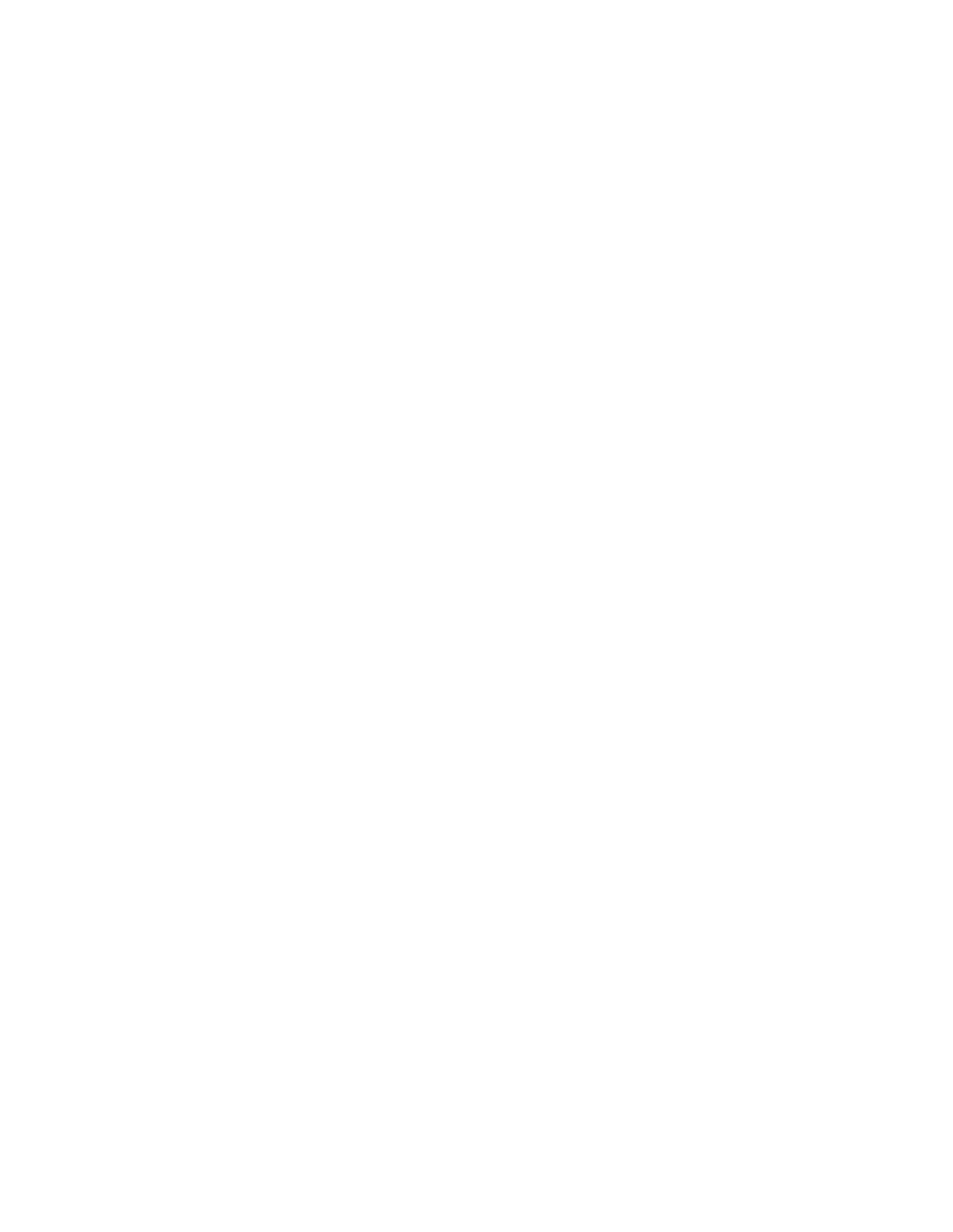### **FOREST MANAGEMENT AREAS REGULATIONS** R-037-2000,s.2.

**1.** The forest management areas shall be delimited in accordance with the descriptions in the Schedule and shall be known by the names respectively assigned to them. R-037-2000,s.3.

FOREST MANAGEMENT ACT LOI SUR L'AMÉNAGEMENT DES FORÊTS

### **RÈGLEMENT SUR LES RÉGIONS D'AMÉNAGEMENT DES FORÊTS** R-037-2000, art. 2.

**1.** Les régions d'aménagement des forêts sont délimitées en conformité avec les descriptions contenues à l'annexe et sont désignées sous leurs noms respectifs. R-037-2000, art. 3.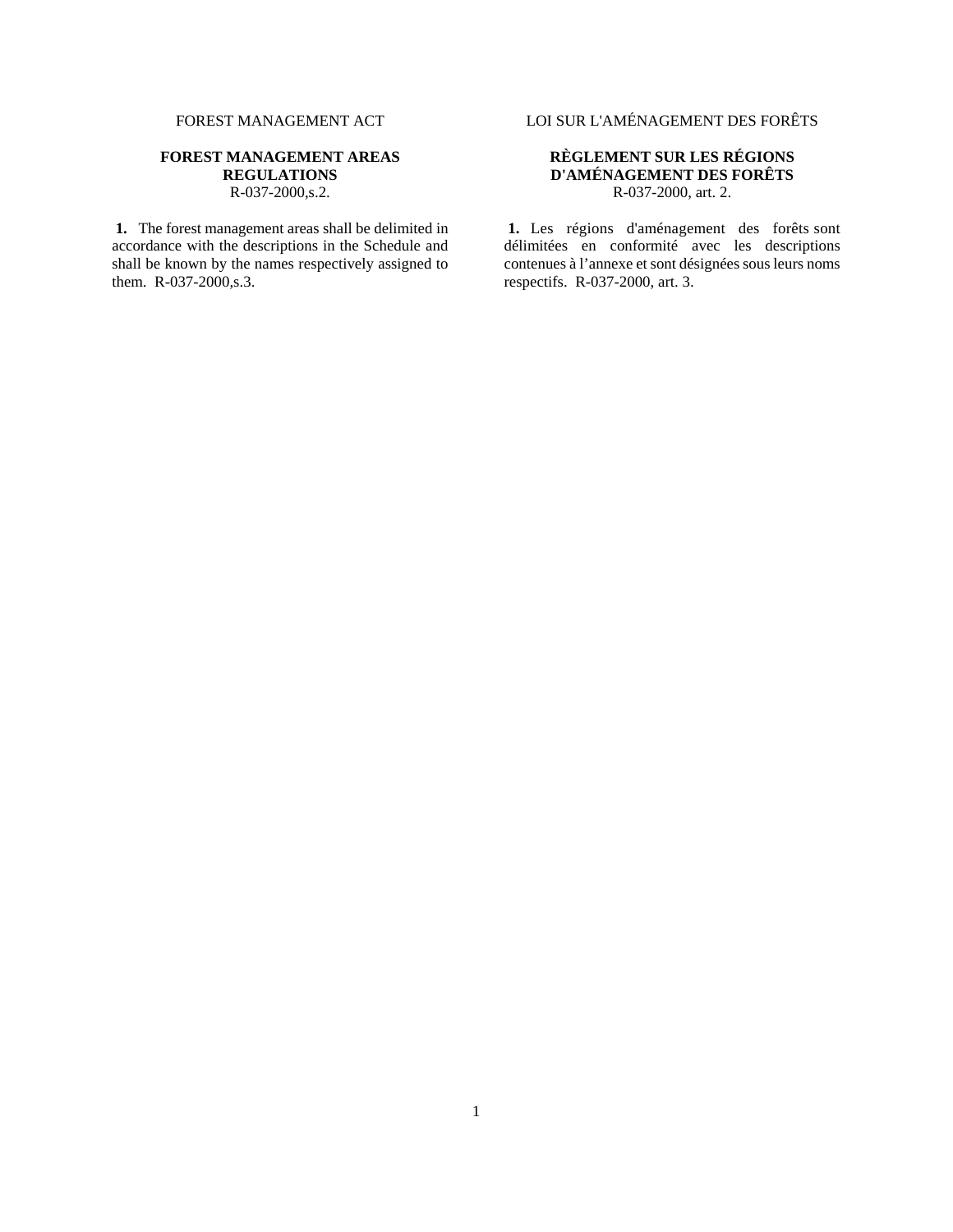(a) All that portion of the Northwest Territories, as shown on the National Topographic Series Maps 85B of Buffalo Lake, Edition 3, 85C of Tathlina Lake, Edition 4, 85D of Kakisa River, Edition 3, 85E of Mills Lake, Edition 4, 85F of Falaise Lake, Edition 4, 85G of Sulphur Bay, Edition 4, 85K of Behchokö, Edition 3, 85L of Willow Lake, Edition 4, 85M of Whatì, Edition 3, 95A of Trout Lake, Edition 3, 95B of Fort Liard, Edition 4, 95C of La Biche River, Edition 3, 95D of Coal River, Edition 3, 95E of Flat River, Edition 2, 95F of Virginia Falls, Edition 4, 95G of Sibbeston Lake, Edition 3, 95H of Fort Simpson, Edition 2, 95-I of Bulmer Lake, Edition 2, 95J of Camsell Bend, Edition 3, 95K of Root River, Edition 3, 95L of Glacier Lake, Edition 2, 95M of Wrigley Lake, Edition 3, 95N of Dahadinni River, Edition 4, 95-O of Wrigley, Edition 3, 95P of Keller Lake, Edition 3, 96A of Johnny Hoe River, Edition 3, 96B of Blackwater Lake, Edition 3, 96C of Tulita, Edition 1, 105H of Frances Lake, Edition 5 and 105-I of Little Nahanni River, Edition 2, produced at a scale of 1:250,000 by the Canada Map Office, Department of Natural Resources, Ottawa, and being more particularly described as follows:

(b) Commencing at the southwest corner of the Northwest Territories border where it meets with the Yukon and British Columbia border at approximately 60 $\degree$  N and 123 $\degree$ 48'30" W;

(c) thence northerly following the Northwest Territories and Yukon border to its intersection with 62°07'30" N and 129°10'46" W;

(d) thence northeasterly in a straight line to its intersection with  $62^{\circ}45'49''$  N and  $126^{\circ}27'21''$  W;

(e) thence northeasterly in a straight line to its intersection with  $63^{\circ}22'05''$  N and  $125^{\circ}43'45''$  W;

(f) thence northeasterly in a straight line to its intersection with  $64^{\circ}05'$  N and  $124^{\circ}08'18''$  W;

### FOREST MANAGEMENT AREA D RÉGION D'AMÉNAGEMENT DES FORÊTS D

a) Toute cette partie des Territoires du Nord-Ouest telle qu'indiquée aux cartes du Système national de référence topographique 85B de Buffalo Lake, troisième édition, 85C de Tathlina Lake, quatrième édition, 85D de Kakisa River, troisième édition, 85E de Mills Lake, quatrième édition, 85F de Falaise Lake, quatrième édition, 85G de Sulphur Bay, quatrième édition, 85K de Behchokö, troisième édition, 85L de Willow Lake, quatrième édition, 85M du Whatì, troisième édition, 95A de Trout Lake, troisième édition, 95B de Fort Liard, quatrième édition, 95C de La Biche River, troisième édition, 95D de Coal River, troisième édition, 95E de Flat River, deuxième édition, 95F de Virginia Falls, quatrième édition, 95G de Sibbeston Lake, troisième édition, 95H de Fort Simpson, deuxième édition, 95-I de Bulmer Lake, deuxième édition, 95J de Camsell Bend, troisième édition, 95K de Root River, troisième édition, 95L de Glacier Lake, deuxième édition, 95M de Wrigley Lake, troisième édition, 95N de Dahadinni River, quatrième édition, 95- O de Wrigley, troisième édition, 95P de Keller Lake, troisième édition, 96A de Johnny Hoe River, troisième édition, 96B de Blackwater Lake, troisième édition, 96C de Tulita, première édition, 105H de Frances Lake, cinquième édition et 105-I de Little Nahanni River, deuxième édition, établies selon une échelle de 1/250 000 par le Bureau des cartes du Canada du ministère des Ressources naturelles, à Ottawa, et plus particulièrement décrite comme suit :

b) Commençant à l'angle sud-ouest de la frontière des Territoires du Nord-Ouest à l'endroit où il croise la frontière du Yukon et de la Colombie-Britannique à environ 60 $\degree$  N et 123 $\degree$  48' 30" O;

c) de là, vers le nord en suivant la frontière entre les Territoires du Nord-Ouest et le Yukon jusqu'à son intersection avec le  $62^{\circ}$  07' 30" N et le 129° 10' 46" O;

d) de là, vers le nord-est en ligne droite jusqu'à son intersection avec le  $62^{\circ}$  45' 49" N et le  $126^{\circ}$  27' 21" O;

e) de là, vers le nord-est en ligne droite jusqu'à son intersection avec le  $63^{\circ}$   $22'$   $05''$  N et le  $125^{\circ}$  43' 45" O;

f) de là, vers le nord-est en ligne droite jusqu'à son intersection avec le  $64^{\circ}$  05' N et le  $124^{\circ}$  08' 18" O;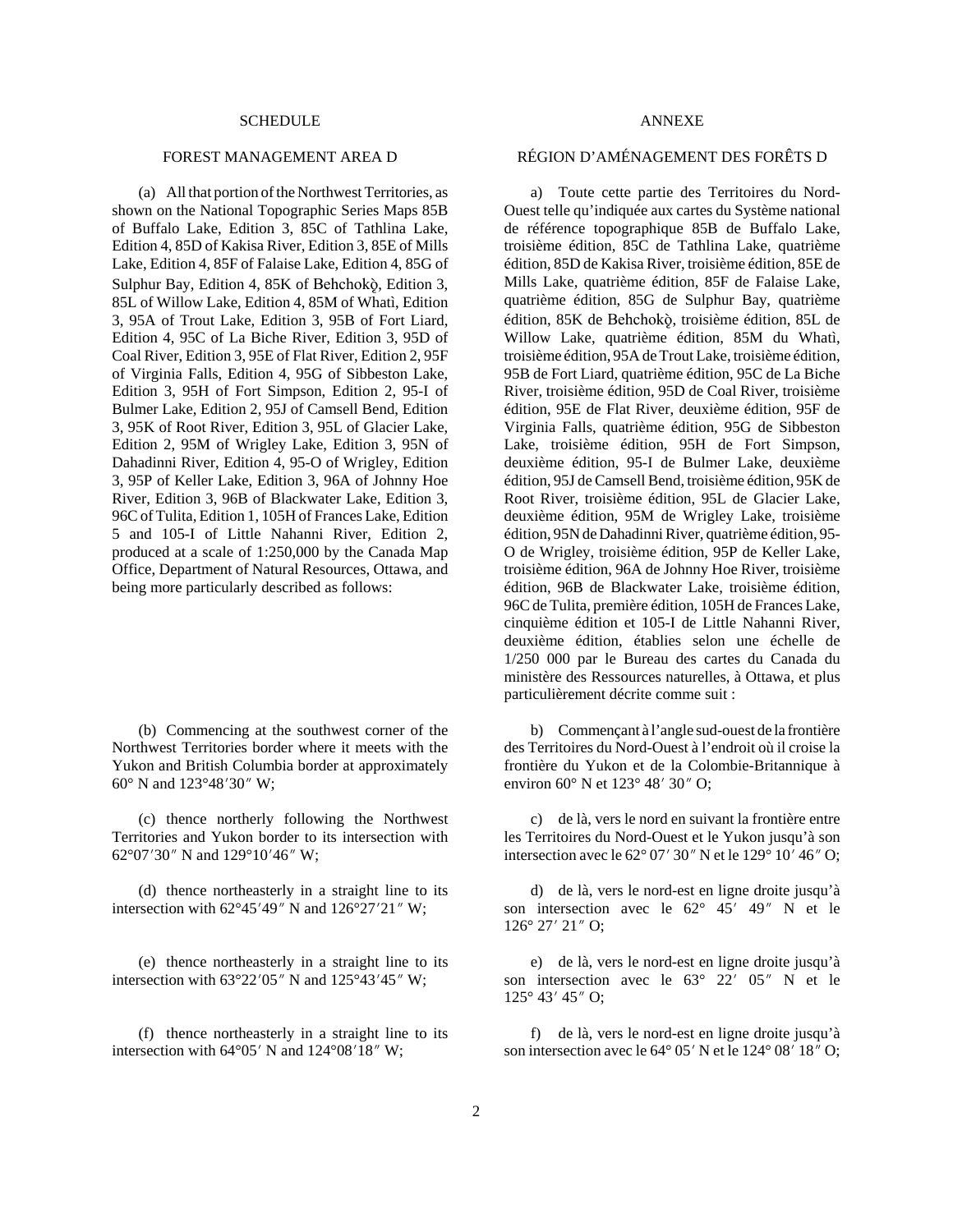(g) thence northeasterly in a straight line to its intersection with the north shore of Blackwater Lake at  $64^{\circ}10'25''$  N and  $123^{\circ}03'$  W;

(h) thence northeasterly in a straight line to its intersection with  $64^{\circ}15'40''$  N and  $122^{\circ}$  W;

(i) thence east along  $64^{\circ}15'40''$  N to its intersection with the east bank of the Johnny Hoe River at approximately  $121^{\circ}39'35''$  W;

(j) thence southeasterly following the east bank of the Johnny Hoe River to its intersection with 64 $^{\circ}$ 02'34" N and 121 $^{\circ}$ 08'27" W;

(k) thence southeasterly in a straight line to its intersection with  $62^{\circ}41'$  N and  $119^{\circ}35'18''$  W;

(l) thence southeasterly in a straight line to its intersection with 62° N and 117° W;

(m) thence southeasterly in a straight line to its intersection with approximately  $61^{\circ}45'$  N and  $115°33'25''$  W;

(n) thence southeasterly in a straight line to its intersection with  $61^{\circ}39'$  N and  $115^{\circ}$  W;

(o) thence south along  $115^{\circ}$  W to its intersection with the south shore of Great Slave Lake;

(p) thence southwesterly following the south shore of Great Slave Lake to its intersection with the east bank of the Buffalo River at approximately  $60^{\circ}53'$  N and  $115^{\circ}02'30''$  W;

(q) thence southerly following the east bank of the Buffalo River to its intersection with the north boundary of the Wood Buffalo National Park at approximately  $60^{\circ}31'13''$  N and  $115^{\circ}03'17''$  W;

(r) thence westerly and southerly following the north and west boundary of the Wood Buffalo National Park to its intersection with 60 $^{\circ}$  N:

(s) thence west along  $60^{\circ}$  N to the point of commencement;

(t) excluding therefrom the parcel of land enclosed within the Nahanni National Park.

g) de là, vers le nord-est en ligne droite jusqu'à son intersection avec la rive nord du lac Blackwater à 64° 10′ 25″ N et 123° 03′ O;

h) de là, vers le nord-est en ligne droite jusqu'à son intersection avec le  $64^{\circ}$  15' 40" N et le 122 $^{\circ}$  O;

i) de là, vers l'est le long du  $64^{\circ}$  15'  $40''$  N jusqu'à son intersection avec la rive est de la rivière Johnny Hoe à environ  $121^\circ 39' 35''$  O;

j) de là, vers le sud-est en suivant la rive est de la rivière Johnny Hoe jusqu'à son intersection avec le 64° 02′ 34″ N et le 121° 08′ 27″ O;

k) de là, vers le sud-est en ligne droite jusqu'à son intersection avec le  $62^{\circ}$  41' N et le 119 $^{\circ}$  35' 18" O;

l) de là, vers le sud-est en ligne droite jusqu'à son intersection avec le 62° N et le 117° O;

m) de là, vers le sud-est en ligne droite jusqu'à son intersection avec environ le  $61^{\circ}$  45' N et le  $115^{\circ} 33' 25''$  O;

n) de là, vers le sud-est en ligne droite jusqu'à son intersection avec le  $61^{\circ}$  39' N et le  $115^{\circ}$  O;

o) de là, vers le sud le long du 115° O jusqu'à son intersection avec la rive sud du Grand lac des Esclaves;

p) de là, vers le sud-ouest en suivant la rive sud du Grand lac des Esclaves jusqu'à son intersection avec la rive est de la rivière Buffalo à environ  $60^{\circ}$  53' N et  $115^{\circ}$  02' 30" O;

q) de là, vers le sud en suivant la rive est de la rivière Buffalo jusqu'à son intersection avec la limite nord du parc national Wood Buffalo à environ 60° 31′ 13″ N et 115° 03′ 17″ O;

r) de là, vers l'ouest et le sud en suivant les limites nord et ouest du parc national Wood Buffalo jusqu'à son intersection avec le 60° N;

s) de là, vers l'ouest le long du 60° N jusqu'au point de départ;

t) en excluant la parcelle située à l'intérieur des limites du parc national Nahanni.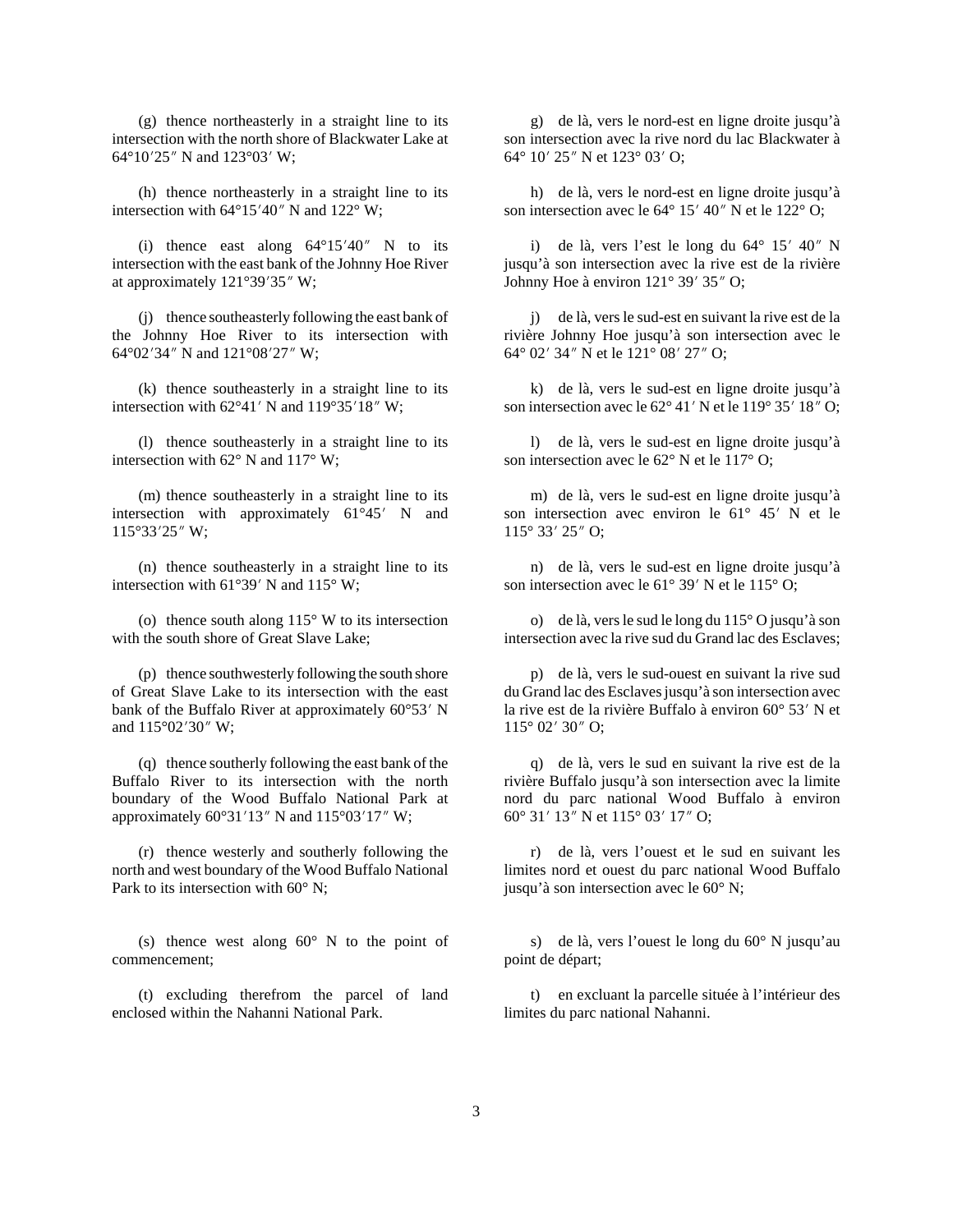(a) All that portion of the Northwest Territories, as shown on the National Topographic Series Maps 106B of Bonnet Plume Lake, Edition 2, 106C of Nadaleen River, Edition 2, 106F of Snake River, Edition 2, 106G of Ramparts River, Edition 2, 106J of Ontaratue River, Edition 2, 106K of Martin House, Edition 3, 106L of Trail River, Edition 2, 106M of Fort McPherson, Edition 2, 106N of Tsiigetchic, Edition 3, 106-O of Travaillant Lake, Edition 2, 106P of Canot Lake, Edition 3, 107A of Crossley Lakes, Edition 3, 107B of Aklavik, Edition 2, 116P of Bell River, Edition 3 and 117A of Blow River, Edition 2, produced at a scale of 1:250,000 by the Canada Map Office, Department of Natural Resources, Ottawa, and being more particularly described as follows:

(b) Commencing at a point on the Northwest Territories and Yukon border at approximately 64°20'30" N and 131°04'03" W;

(c) thence northerly following the Northwest Territories and Yukon border to its intersection with 68°13′ N and 136°27′ 10″ W;

(d) thence east along  $68^{\circ}13'$  N to its intersection with the west bank of the East Channel of the Mackenzie River;

(e) thence northerly following the west bank of the East Channel of the Mackenzie River to its intersection with  $68^{\circ}25'$  N;

(f) thence east along  $68^{\circ}25'$  N to its intersection with 132° W;

(g) thence south along 132° W to its intersection with  $68^\circ$  N;

(h) thence east along  $68^{\circ}$  N to its intersection with the centre line of the Iroquois River at approximately 129°45'43" W;

(i) thence southerly following the centre line of the Iroquois River to its intersection with the centre line of an unnamed stream at approximately  $67^{\circ}57'10''$  N and 129°43'30" W;

(j) thence southerly following the centre line of the said unnamed stream to its intersection with

# FOREST MANAGEMENT AREA G RÉGION D'AMÉNAGEMENT DES FORÊTS G

a) Toute cette partie des Territoires du Nord-Ouest, telle qu'indiquée aux cartes du Système national de référence topographique 106B de Bonnet Plume Lake, deuxième édition, 106C de Nadaleen River, deuxième édition, 106F de Snake River, deuxième édition, 106G de Ramparts River, deuxième édition, 106J d'Ontaratue River, deuxième édition, 106K de Martin House, troisième édition, 106L de Trail River, deuxième édition, 106M de Fort McPherson, deuxième édition, 106N de Tsiigetchic, troisième édition, 106-O de Travaillant Lake, deuxième édition, 106P de Canot Lake, troisième édition, 107A de Crossley Lakes, troisième édition, 107B d'Aklavik, deuxième édition, 116P de Bell River, troisième édition et 117A de Blow River, deuxième édition, établies selon une échelle de 1/250 000 par le Bureau des cartes du Canada, du ministère des Ressources naturelles, à Ottawa, et plus particulièrement décrite comme suit :

b) Commençant à un point sur la frontière des Territoires du Nord-Ouest et du Yukon à environ 64° 20′ 30″ N et 131° 04′ 03″ O;

c) de là, vers le nord en suivant la frontière entre les Territoires du Nord-Ouest et le Yukon jusqu'à son intersection avec le  $68^{\circ}$  13' N et le  $136^{\circ}$  27' 10" O;

d) de là, vers l'est le long du 68° 13' N jusqu'à son intersection avec la rive ouest du chenal est du fleuve Mackenzie;

e) de là, vers le nord en suivant la rive ouest du chenal est du fleuve Mackenzie jusqu'à son intersection avec le  $68^{\circ}$  25' N;

f) de là, vers l'est le long du  $68^{\circ}$  25' N jusqu'à son intersection avec le 132° O;

g) de là, vers le sud le long du 132° O jusqu'à son intersection avec le 68° N;

h) de là, vers l'est le long du 68° N jusqu'à son intersection avec la ligne médiane de la rivière Iroquois à environ  $129^\circ$  45' 43" O;

i) de là, vers le sud en suivant la ligne médiane de la rivière Iroquois jusqu'à son intersection avec la ligne médiane d'un cours d'eau sans nom à environ 67° 57′ 10″ N et 129° 43′ 30″ O;

j) de là, vers le sud en suivant la ligne médiane dudit cours d'eau sans nom jusqu'à son intersection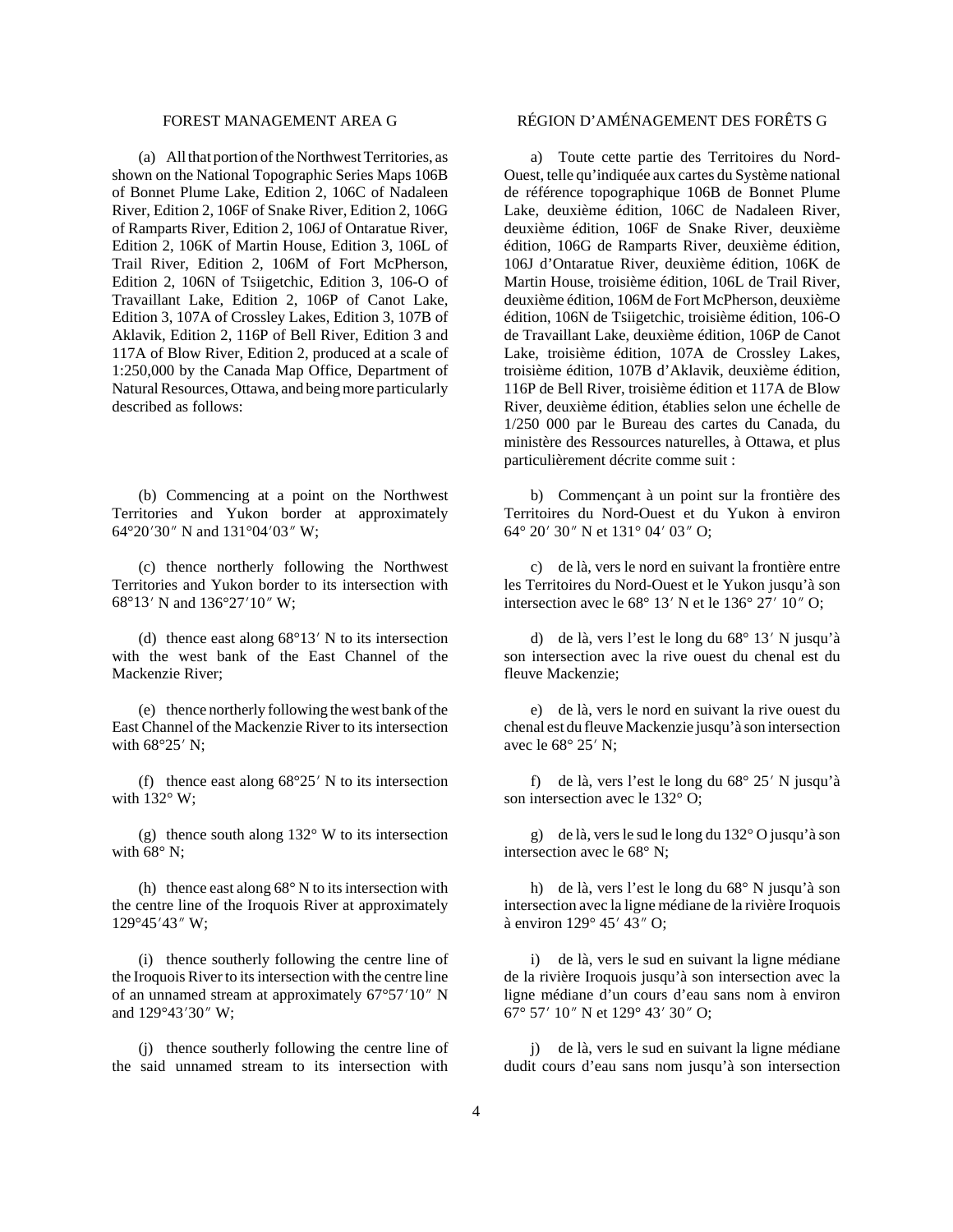(k) thence south along  $130^{\circ}01'04''$  W to its intersection with the centre line of a seismic line at approximately  $67^{\circ}37'34''$  N;

(l) thence southwesterly in a straight line to its intersection with the east bank of the Mackenzie River at approximately  $67^{\circ}18'40''$  N and  $130^{\circ}25'$  W;

(m) thence southwesterly in a straight line to its intersection with  $67^{\circ}05'25''$  N and  $130^{\circ}39'50''$  W;

(n) thence southwesterly in a straight line to its intersection with 67 $\degree$  N and 131 $\degree$ 12' W;

(o) thence southerly in a straight line to its intersection with  $66^{\circ}55'30''$  N and  $131^{\circ}15'$  W;

(p) thence northwesterly in a straight line to a height of land at approximately  $66°59'$  N and  $131^{\circ}44'10''$  W;

(q) thence southwesterly in a straight line to its intersection with  $66^{\circ}56'$  N and  $131^{\circ}55'$  W;

(r) thence south along  $131^{\circ}55'$  W to its intersection with  $66^{\circ}33'$  N;

(s) thence west along  $66^{\circ}33'$  N to its intersection with 132° W:

(t) thence south along  $132^{\circ}$  W to its intersection with the north bank of the north branch of Weldon Creek at approximately  $66^{\circ}14'11''$  N;

(u) thence southeasterly following the north bank of the north branch of Weldon Creek to its intersection with  $66^{\circ}10'$  N and approximately  $131^{\circ}42'40''$  W;

(v) thence southeasterly in a straight line to its intersection with  $66^{\circ}$  N and  $131^{\circ}20'$  W;

(w) thence southeasterly in a straight line to a height of land between the watersheds of the Ramparts River drainage system and the Arctic Red River drainage system at  $65^{\circ}50'$  N and approximately  $130^{\circ}45'$  W;

(x) thence southerly following the heights of land between the watersheds of the Ramparts River, Hume River, Gayna River and Mountain River drainage

approximately  $67^{\circ}41'$  N and  $130^{\circ}01'04''$  W; avec environ le  $67^{\circ}41'$  N et le  $130^{\circ}01'04''$  O;

k) de là, vers le sud le long du  $130^{\circ}$  01' 04" O jusqu'à son intersection avec la ligne médiane d'une ligne sismique à environ  $67^{\circ}$  37' 34" N;

l) de là, vers le sud-ouest en ligne droite jusqu'à son intersection avec la rive est du fleuve Mackenzie à environ 67° 18′ 40″ N et 130° 25′ O;

m) de là, vers le sud-ouest en ligne droite jusqu'à son intersection avec le  $67^{\circ}$   $05'$   $25''$  N et le  $130^{\circ}$  39' 50" O;

n) de là, vers le sud-ouest en ligne droite jusqu'à son intersection avec le  $67^{\circ}$  N et le  $131^{\circ}$  12' O;

o) de là, vers le sud en ligne droite jusqu'à son intersection avec le  $66^{\circ}$  55' 30" N et le 131 $^{\circ}$  15' O;

p) de là, vers le nord-ouest en ligne droite jusqu'à une ligne de partage des eaux à environ  $66^{\circ}$  59' N et  $131^{\circ}$  44'  $10''$  O;

q) de là, vers le sud-ouest en ligne droite jusqu'à son intersection avec le  $66^{\circ}$  56' N et le  $131^{\circ}$  55' O;

r) de là, vers le sud le long du  $131^\circ 55'$  O jusqu'à son intersection avec le  $66^{\circ}$  33' N;

s) de là, vers l'ouest le long du  $66^{\circ}$  33' N jusqu'à son intersection avec le 132° O;

t) de là, vers le sud le long du 132° O jusqu'à son intersection avec la rive nord du bras nord du ruisseau Weldon à environ  $66^{\circ}$  14' 11" N;

u) de là, vers le sud-est en suivant la rive nord du bras nord du ruisseau Weldon jusqu'à son intersection avec le 66 $\degree$  10' N et environ le 131 $\degree$  42' 40" O;

v) de là, vers le sud-est en ligne droite jusqu'à son intersection avec le  $66^{\circ}$  N et le  $131^{\circ}$  20' O;

w) de là, vers le sud-est en ligne droite jusqu'à une ligne de partage des eaux entre les bassins hydrographiques du système d'écoulement de la rivière Ramparts et le système d'écoulement de la rivière Arctic Red à  $65^{\circ}$  50' N et environ  $130^{\circ}$  45' O;

x) de là, vers le sud en suivant les lignes de partage des eaux entre les bassins hydrographiques des systèmes d'écoulement des rivières Ramparts, Hume,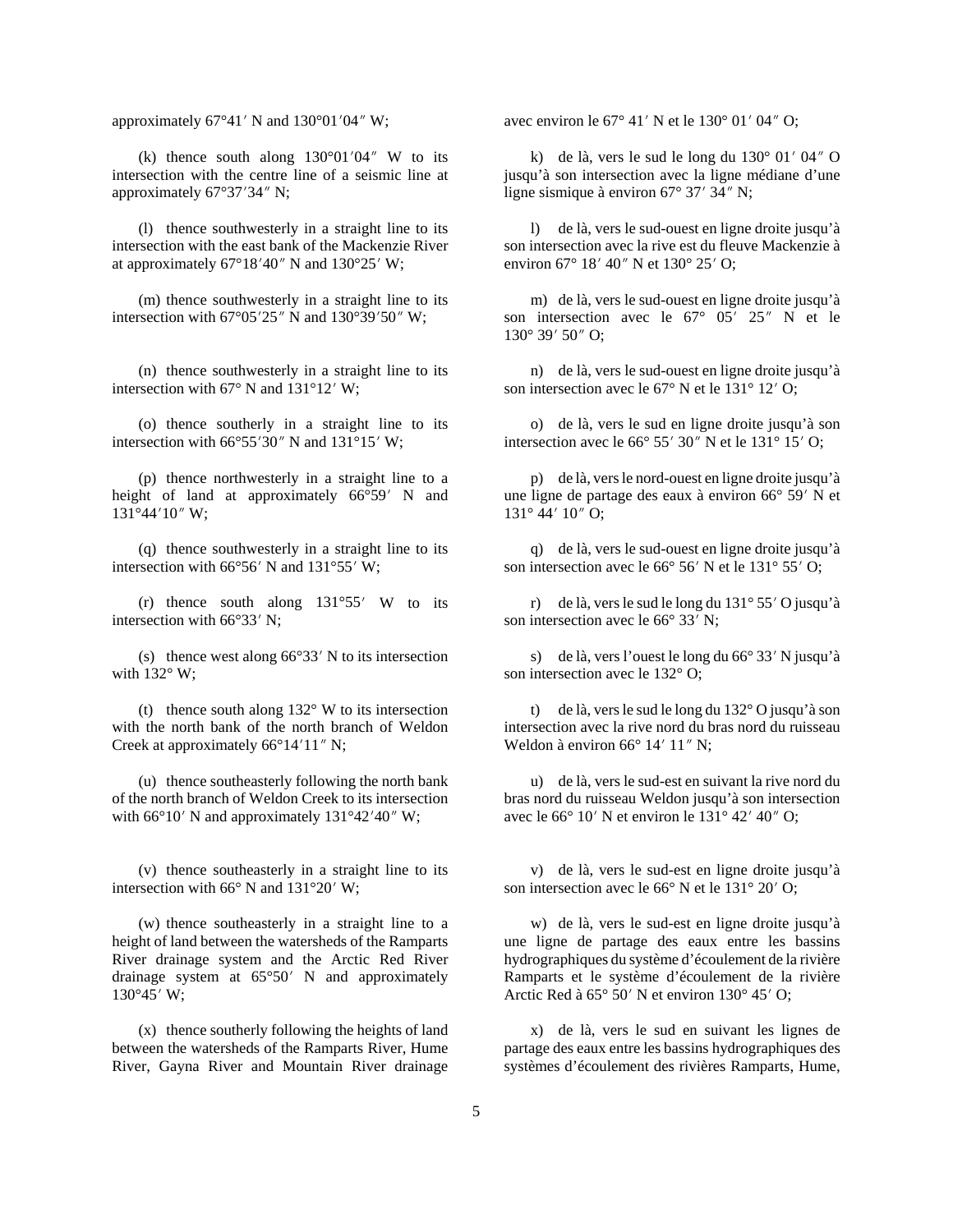systems and the Arctic Red River drainage system passing through the following points:

> 1) 65°49′ N and 130°46′07″ W, 2) 65°46′49″ N and 130°45′ W, 3) 65°45′36″ N and  $130°47'30''$  W, 4) 65°45′ N and  $130^{\circ}48'30''$  W, 5) 65°44′ N and  $130^{\circ}50'32''$  W, 6) 65°42′ N and  $130°52'10''$  W, 7) 65°41′ N and 130°53′35″ W, 8) 65°40′20″ N and 130°52′ W, 9) 65°37′ N and 130°57′ W, 10)  $65^{\circ}35'$  N and  $130^{\circ}55'$  W, 11) 65°34′07″ N and  $130°51'45''$  W, 12)  $65^{\circ}31'40''$  N and  $130^{\circ}54'$  W, 13) 65°30′02″ N and  $130^{\circ}52'58''$  W, 14)  $65^{\circ}29'13''$  N and  $130^{\circ}54'35''$  W, 15) 65°29′ N and  $130°53'55''$  W, 16) 65°29′ N and  $130°52'26''$  W, 17) 65°27′ N and 130°47′ W, 18) 65°26′06″ N and 130°45′ W, 19)  $65^{\circ}26'02''$  N and  $130^{\circ}43'$  W, 20) 65°26′13″ N and  $130°42′42″$  W, 21) 65°26′ N and  $130°41'45''$  W, 22) 65°25′ N and 130°42′ W, 23) 65°24′47″ N and  $130°43'23''$  W, 24) 65°22′07″ N and 130°44′19″ W, 25) 65°21′20″ N and 130°45′ W, 26) 65°19′ N and 130°41′29″ W, 27) 65°18′49″ N and 130°39′03″ W, 28) 65°17′47″ N and 130°39′35″ W, 29) 65°16′ N and 130°42′ W, 30) 65°14′27″ N and  $130°42'58''$  W, 31) 65°14′31″ N and 130°44′35″ W, 32) 65°14′ N and  $130°44'19''$  W, 33) 65°13′ N and  $130°47'23''$  W, 34) 65°11′47″ N and 130°51′29″ W, 35) 65°10′47″ N and 130°48′55″ W, 36) 65°09′27″ N and 130°48′23″ W, 37) 65°08′ N and 130°51′ W, 38) 65°07'53" N and 130°50'32" W, 39) 65°07′ N and 130°48′19″ W, 40) 65 $\degree$ 07' N and 130 $\degree$ 46' W, 41) 65°06′40″ N and 130°45′ W, 42) 65°06′ N and  $130^{\circ}42'43''$  W, 43) 65°05′33″ N and  $130°41'45''$  W, 44)  $65^{\circ}05'$  N and  $130^{\circ}42'$  W, 45) 65°04′ N and 130°40′ W, 46) 65°03′53″ N and  $130°41'13''$  W, 47) 65°03′ N and  $130°41'29''$  W, 48) 65°02′23″ N and 130°42′ W, 49) 65°01′27″ N and 130°41′ W, 50) 65°01′ N and  $130^{\circ}42'58''$  W. 51) 65°00′13″ N and  $130^{\circ}44'51''$  W,

8) 65° 40′ 20″ N et 130° 52′ O, 9) 65° 37′ N et 130° 57′ O, 10) 65° 35′ N et 130° 55′ O, 11) 65° 34′ 07″ N et 130° 51′ 45″ O, 12) 65° 31′ 40″ N et 130° 54′ O, 13) 65° 30′ 02″ N et 130° 52′ 58″ O, 14) 65° 29′ 13″ N et 130° 54′ 35″ O. 15) 65° 29′ N et 130° 53′ 55″ O, 16) 65° 29′ N et 130° 52′ 26″ O, 17) 65° 27′ N et 130° 47′ O, 18) 65° 26′ 06″ N et 130° 45′ O, 19) 65° 26′ 02″ N et 130° 43′ O, 20) 65° 26′ 13″ N et 130° 42′ 42″ O, 21) 65° 26′ N et  $130^{\circ}$  41′ 45″ O, 22) 65° 25′ N et 130° 42′ O, 23) 65° 24′ 47″ N et 130° 43′ 23″ O, 24) 65° 22′ 07″ N et 130° 44′ 19″ O, 25) 65° 21′ 20″ N et 130° 45′ O, 26) 65° 19′ N et 130° 41′ 29″ O, 27) 65° 18′ 49″ N et 130° 39′ 03″ O, 28) 65° 17′ 47″ N et 130° 39′ 35″ O, 29) 65° 16′ N et 130° 42′ O, 30) 65° 14′ 27″ N et 130° 42′ 58″ O, 31) 65° 14′ 31″ N et 130° 44′ 35″ O, 32) 65° 14′ N et 130° 44′ 19″ O, 33) 65° 13′ N et 130° 47′ 23″ O, 34) 65° 11′ 47″ N et 130° 51′ 29″ O, 35) 65° 10′ 47″ N et 130° 48′ 55″ O, 36) 65° 09′ 27″ N et 130° 48′ 23″ O, 37) 65° 08′ N et 130° 51′ O, 38) 65° 07′ 53″ N et 130° 50′ 32″ O, 39) 65° 07′ N et 130° 48′ 19″ O, 40) 65° 07′ N et 130° 46′ O, 41) 65° 06′ 40″ N et 130° 45′ O, 42) 65° 06′ N et  $130^{\circ}$  42′ 43″ O, 43) 65° 05′ 33″ N et 130° 41′ 45″ O, 44) 65° 05′ N et 130° 42′ O, 45) 65° 04′ N et 130° 40′ O, 46) 65° 03′ 53″ N et 130° 41′ 13″ O,

> 47) 65° 03′ N et 130° 41′ 29″ O, 48) 65° 02′ 23″ N et 130° 42′ O, 49) 65° 01′ 27″ N et 130° 41′ O, 50) 65° 01′ N et 130° 42′ 58″ O, 51) 65° 00′ 13″ N et 130° 44′ 51″ O,

Gayna et Mountain et le système d'écoulement de la rivière Arctic Red passant par les points suivants:

> 1) 65° 49′ N et 130° 46′ 07″ O, 2) 65° 46′ 49″ N et 130° 45′ O, 3) 65° 45′ 36″ N et 130° 47′ 30″ O, 4) 65° 45′ N et 130° 48′ 30″ O, 5) 65° 44′ N et 130° 50′ 32″ O, 6) 65° 42′ N et 130° 52′ 10″ O, 7) 65° 41′ N et 130° 53′ 35″ O,

6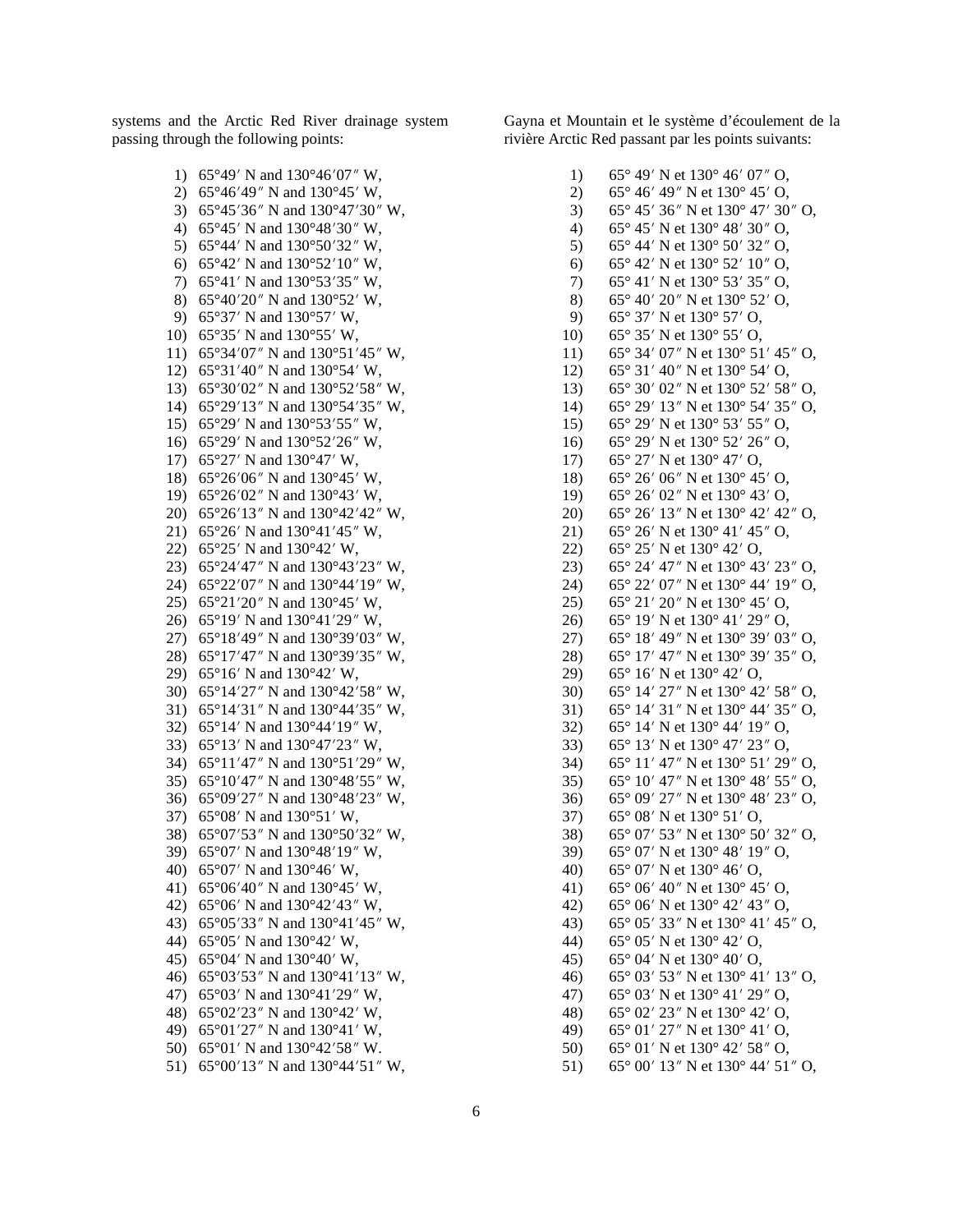52)  $65^{\circ}$  N and  $130^{\circ}45'$  W, 53) 64°59′13″ N and 130°44′03″ W, 54) 64°58′ N and 130°44′35″ W. 55) 64°57′27″ N and 130°47′26″ W, 56) 64°57′ N and 130°48′06″ W, 57) 64°56′53″ N and 130°49′35″ W, 58) 64°56'13" N and 130°49'03" W, 59) 64°56' N and 130°47'16" W, 60) 64°50′52″ N and 130°47′26″ W, 61) 64°54′ N and 130°46′ W, 62) 64°53′ N and 130°46′45″ W, 63) 64°53′ N and 130°44′ 19″ W, 64) 64°53'47" N and 130°42'10" W, 65) 64°53′40″ N and 130°41′13″ W, 66) 64°52′07″ N and 130°40′32″ W, 67) 64°51′ N and 130°40′48″ W, 68) 64°50′47″ N and 130°42′10″ W. 69) 64°49'12" N and 130°40'48" W, 70) 64°48′53″ N and 130°41′ W, 71) 64°48'33" N and 130°42' W, 72) 64°48′ N and 130°42′42″ W, 73) 64°48′ N and 130°43′ W, 74) 64°48′ N and 130°43′39″ W, 75) 64°48′ N and 130°44′ W, 76) 64°47′53″ N and 130°45′ W, 77) 64°47' N and 130°45' W, 78) 64°47′33″ N and 130°47′ W, 79) 64°47'07" N and 130°47'58" W, 80) 64°47'20" N and 130°49' W. 81)  $64^{\circ}47'$  N and  $130^{\circ}50'$  W, 82) 64°47' N and 130°52'26" W, 83) 64°46′33″ N and 130°53′ W, 84) 64°45'47" N and 130°51'45" W, 85) 64°45′27″ N and 130°52′ W, 86) 64°44'33" N and 130°51'13" W, 87) 64°44′ N and 130°47′42″ W, 88) 64°42′53″ N and 130°47′10″ W, 89) 64°42' N and 130°44'19" W. 90) 64°40′ N and 130°45′16″ W, 91) 64°39′ N and 130°45′48″ W. 92) 64°38′33″ N and 130°45′16″ W, 93) 64°38′33″ N and 130°47′26″ W, 94) 64°37'40" N and 130°47'42" W, 95) 64°35' N and 130°52'10" W, 96) 64°35′ N and 130°52′ W, 97) 64°34′07″ N and 130°52′58″ W, 98) 64°33′40″ N and 130°52′ W, 99) 64°33′ N and 130°50′32″ W, 100) 64°31′20″ N and 130°54′35″ W, 101) 64°31′ N and 130°54′35″ W, 102)  $64^{\circ}31'$  N and  $130^{\circ}53'$  W, 103)  $64^{\circ}30'40''$  N and  $130^{\circ}52'26''$  W, 104) 64°30′27″ N and 130°50′56″ W,

105) 64°30′20″ N and 130°49′30″ W,

54) 64° 58′ N et 130° 44′ 35″ O. 64° 57′ 27″ N et 130° 47′ 26″ O, 55) 64° 57′ N et 130° 48′ 06″ O. 56) 57) 64° 56′ 53″ N et 130° 49′ 35″ O, 58) 64° 56′ 13″ N et 130° 49′ 03″ O, 59) 64° 56' N et 130° 47' 16" O. 64° 50′ 52″ N et 130° 47′ 26″ O,  $60)$  $64^{\circ}$  54' N et 130 $^{\circ}$  46' O, 61)  $62)$ 64° 53' N et 130° 46' 45" O,  $63)$ 64° 53' N et 130° 44' 19" O, 64° 53' 47" N et 130° 42' 10" O, 64) 64° 53′ 40″ N et 130° 41′ 13″ O,  $65)$ 64° 52′ 07″ N et 130° 40′ 32″ O, 66) 67)  $64^{\circ}$  51' N et 130 $^{\circ}$  40' 48" O, 68)  $64^{\circ}$  50' 47" N et 130 $^{\circ}$  42' 10" O. 69) 64° 49′ 12″ N et 130° 40′ 48″ O, 70)  $64^{\circ}$  48' 53" N et 130 $^{\circ}$  41' O, 71) 64° 48′ 33″ N et 130° 42′ O.  $72)$ 64° 48′ N et 130° 42′ 42″ O, 64° 48′ N et 130° 43′ O. 73) 74) 64° 48′ N et 130° 43′ 39″ O. 64° 48′ N et 130° 44′ O, 75) 64° 47′ 53″ N et 130° 45′ O, 76) 64° 47' N et 130° 45' O. 77) 64° 47′ 33″ N et 130° 47′ O, 78) 64° 47′ 07″ N et 130° 47′ 58″ O. 79) 64° 47′ 20″ N et 130° 49′ O, 80) 81)  $64^{\circ}$  47' N et 130 $^{\circ}$  50' O, 82) 64° 47′ N et 130° 52′ 26″ O, 83) 64° 46′ 33″ N et 130° 53′ O, 64° 45′ 47″ N et 130° 51′ 45″ O, 84) 85) 64° 45′ 27″ N et 130° 52′ O, 64° 44′ 33″ N et 130° 51′ 13″ O, 86) 87) 64° 44′ N et 130° 47′ 42″ O, 88) 64° 42′ 53″ N et 130° 47′ 10″ O, 89) 64° 42′ N et 130° 44′ 19″ O. 90) 64° 40′ N et 130° 45′ 16″ O, 91) 64° 39' N et 130° 45' 48" O. 92) 64° 38′ 33″ N et 130° 45′ 16″ O, 64° 38′ 33″ N et 130° 47′ 26″ O, 93) 94) 64° 37′ 40″ N et 130° 47′ 42″ O,  $95)$ 64° 35' N et 130° 52' 10" O, 96) 64° 35′ N et 130° 52′ O, 97) 64° 34′ 07″ N et 130° 52′ 58″ O, 98) 64° 33′ 40″ N et 130° 52′ O. 64° 33' N et 130° 50' 32" O, 99) 100) 64° 31′ 20″ N et 130° 54′ 35″ O,  $101)$ 64° 31′ N et 130° 54′ 35″ O,  $102)$  $64^{\circ}$  31' N et 130 $^{\circ}$  53' O,  $103)$  $64^{\circ}$  30' 40" N et 130 $^{\circ}$  52' 26" O,

64° 30′ 27″ N et 130° 50′ 56″ O,

64° 30′ 20″ N et 130° 49′ 30″ O,

 $52)$ 

53)

 $65^{\circ}$  N et  $130^{\circ}$  45' O,

64° 59′ 13″ N et 130° 44′ 03″ O,

 $104)$ 

 $105)$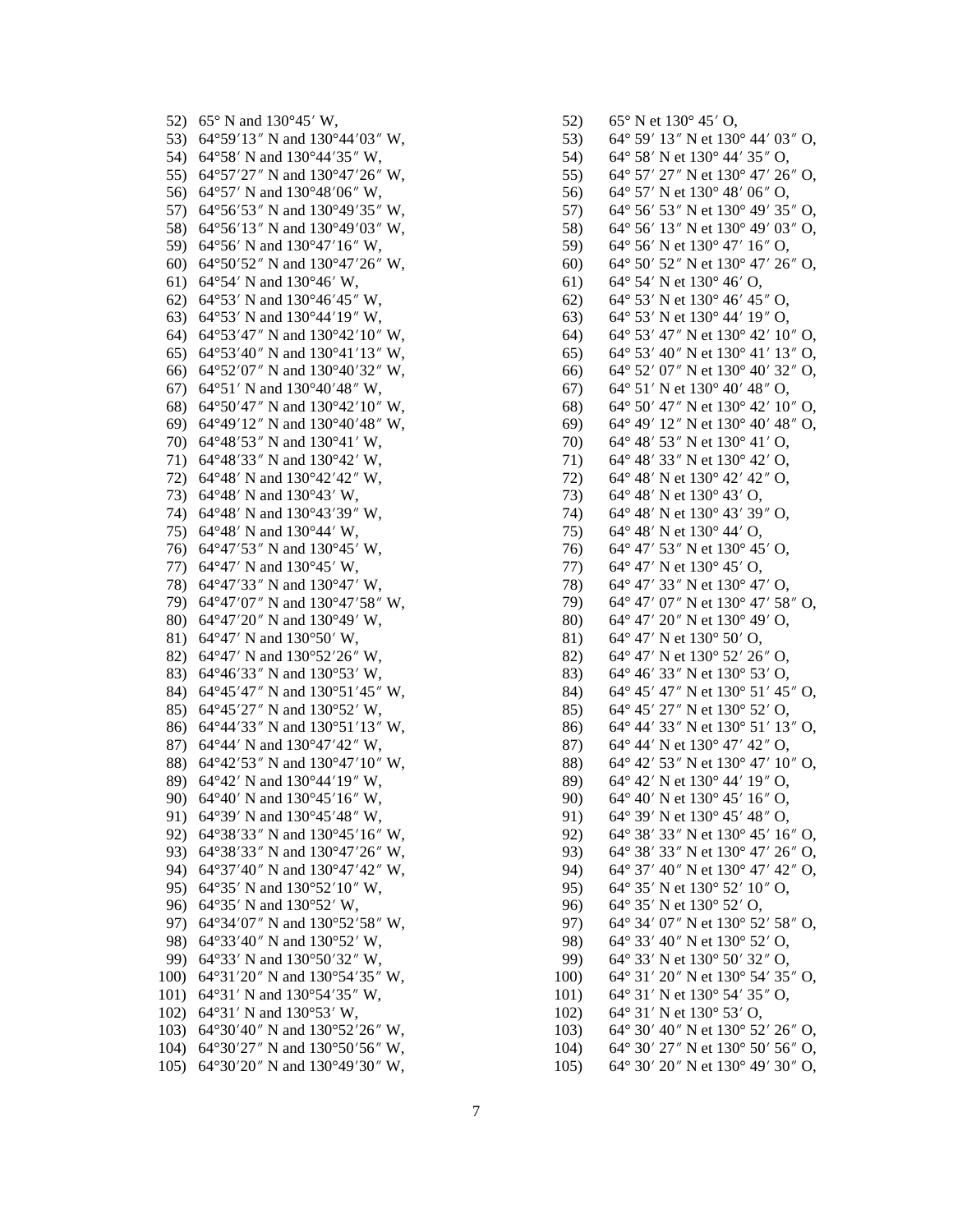106) 64°29′45″ N and 130°47′49″ W, 107) 64°29′ N and 130°46′30″ W, 108) 64°28′15″ N and 130′46′21″ W, 109) 64°28′06″ N and  $130^{\circ}45'45''$  W, 110) 64°27′54″ N and 130°44′56″ W, 111) 64°26′52″ N and 130°42′36″ W, 112) 64°25′ N and  $130°41'20''$  W, 113) 64°23′30″ N and 130°44′27″ W

to its intersection with a height of land at approximately 64°23′02″ N and 130°40′34″ W;

(y) thence southwesterly in a straight line to the point of commencement.

(a) All that portion of the Northwest Territories, as shown on the National Topographic Series Maps 97A of Erly Lake, Edition 2, 97B of Simpson Lake, Edition 2, 97C of Franklin Bay, Edition 2, 107A of Crossley Lakes, Edition 3, 107B of Aklavik, Edition 2, 107C of Mackenzie Delta, Edition 2, 107D of Stanton, Edition 2, 107E of Cape Dalhousie, Edition 2, 117A of Blow River, Edition 2, 117D of Herschel Island, Edition 2, produced at a scale of 1:250,000 by the Canada Map Office, Department of Natural Resources, Ottawa, and being more particularly described as follows:

(b) Commencing at the point of intersection of 68°13′ N and the Northwest Territories and Yukon border;

(c) thence north along the Northwest Territories and Yukon border to its intersection with  $69^{\circ}15'$  N;

(d) thence northeasterly in a straight line to its intersection with 69 $\degree$ 50' N and 135 $\degree$  W;

(e) thence east along  $69^{\circ}50'$  N to its intersection with  $133^{\circ}42'$  W;

(f) thence south along  $133^{\circ}42'$  W to its intersection with  $69^{\circ}35'$  N;

(g) thence east along  $69^{\circ}35'$  N to its intersection with  $133^{\circ}10'$  W;

(h) thence northeasterly in a straight line to its intersection with  $69^{\circ}45'$  N and  $132^{\circ}30'$  W;

- 106) 64° 29′ 45″ N et 130° 47′ 49″ O, 107) 64° 29′ N et 130° 46′ 30″ O, 108) 64° 28′ 15″ N et 130′ 46′ 21″ O. 109) 64° 28′ 06″ N et 130° 45′ 45″ O, 110) 64° 27′ 54″ N et 130° 44′ 56″ O, 111) 64° 26′ 52″ N et 130° 42′ 36″ O, 112) 64° 25′ N et 130° 41′ 20″ O,
- 113) 64° 23′ 30″ N et 130° 44′ 27″ O

jusqu'à son intersection avec une ligne de partage des eaux à environ 64° 23′ 02″ N et 130° 40′ 34″ O;

y) de là, vers le sud-ouest en ligne droite jusqu'au point de départ.

### FOREST MANAGEMENT AREA I RÉGION D'AMÉNAGMENT DES FORÊTS I

a) Toute cette partie des Territoires du Nord-Ouest, telle qu'indiquée aux cartes du Système national de référence topographique 97A d'Erly Lake, deuxième édition, 97B de Simpson Lake, deuxième édition, 97C de Franklin Bay, deuxième édition, 107A de Crossley Lakes, troisième édition, 107B d'Aklavik, deuxième édition, 107C du Mackenzie Delta, deuxième édition, 107D de Stanton, deuxième édition, 107E de Cape Dalhousie, deuxième édition, 117A de Blow River, deuxième édition et 117D de Herschel Island, deuxième édition, établies selon une échelle de 1/250 000 par le Bureau des cartes du Canada du ministère des Ressources naturelles, à Ottawa et plus particulièrement décrite comme suit :

b) Commençant au point d'intersection du 68° 13′ N et de la frontière entre les Territoires du Nord-Ouest et le Yukon;

c) de là, vers le nord le long de la frontière entre les Territoires du Nord-Ouest et le Yukon jusqu'à son intersection avec le  $69^{\circ}$  15' N;

d) de là, vers le nord-est en ligne droite jusqu'à son intersection avec le  $69^{\circ}$  50' N et le  $135^{\circ}$  O;

e) de là, vers l'est le long du  $69^{\circ}$  50' N jusqu'à son intersection avec le  $133^{\circ}$  42' O;

f) de là, vers le sud le long du  $133^{\circ}$  42' O jusqu'à son intersection avec le  $69^{\circ}$  35' N;

g) de là, vers l'est le long du  $69^{\circ}$  35' N jusqu'à son intersection avec le  $133^{\circ}$  10' O;

h) de là, vers le nord-est en ligne droite jusqu'à son intersection avec le 69° 45' N et le 132° 30' O;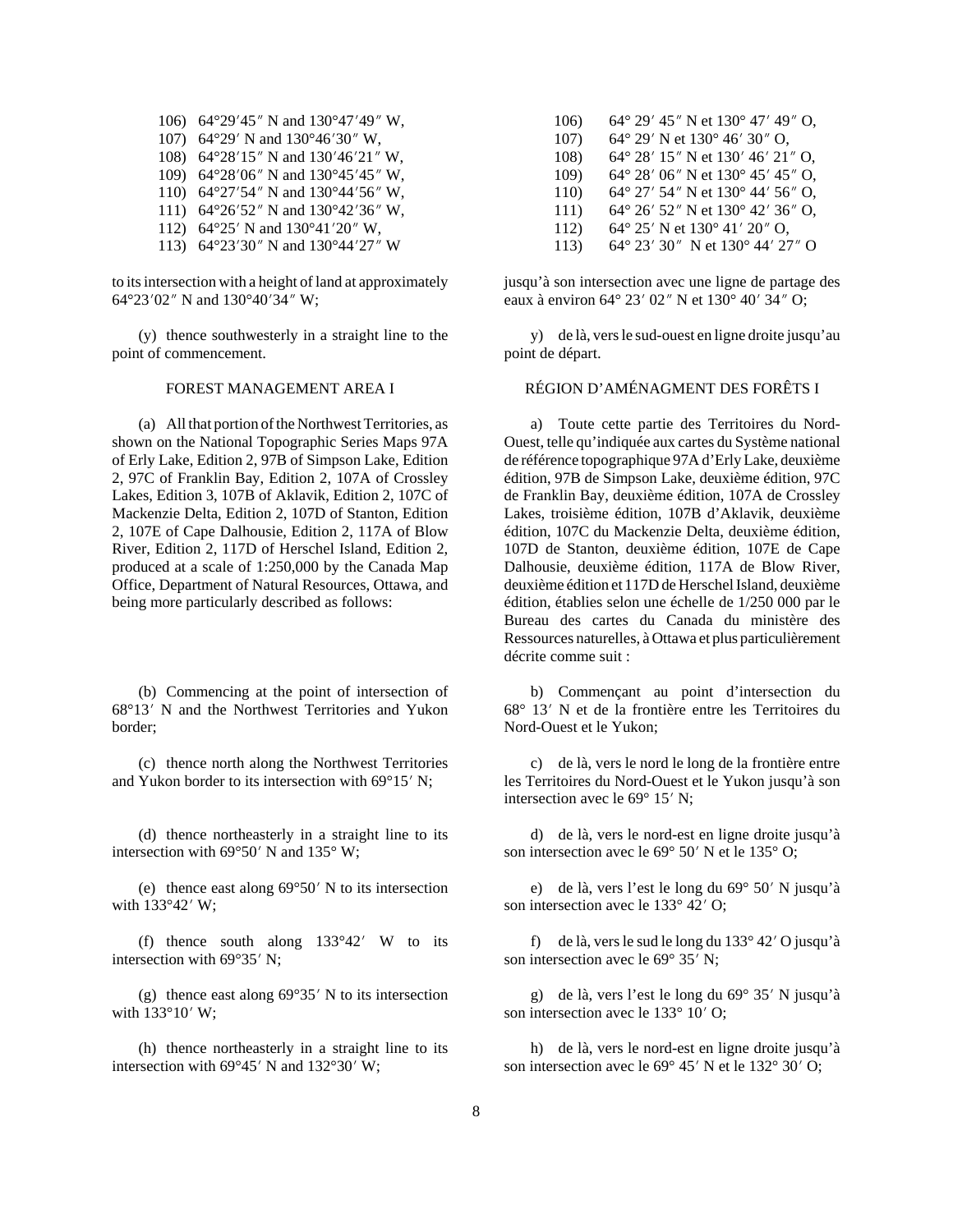(i) thence northeasterly in a straight line to its intersection with  $70^{\circ}30'$  N and  $129^{\circ}30'$  W;

(j) thence southeasterly in a straight line to its intersection with 68° N and 123° W;

(k) thence west along  $68^{\circ}$  N to its intersection with 132° W;

(l) thence north along 132° W to its intersection with  $68^{\circ}25'$  N;

(m) thence west along  $68^{\circ}25'$  N to its intersection with the west bank of the East Channel of the Mackenzie River;

(n) thence southerly following the west bank of the East Channel of the Mackenzie River to its intersection with  $68^{\circ}13'$  N;

(o) thence west along  $68^{\circ}13'$  N to the point of commencement.

(a) All that portion of the Northwest Territories, as shown on the National Topographic Series Maps 75L of Åutselk'e, Edition 2, 75M of MacKay Lake, Edition 4, 75N of Walmsley Lake, Edition 4, 76C of Aylmer Lake, Edition 4, 76D of Lac De Gras, Edition 4, 76E of Contwoyto Lake, Edition 2, 76F of Nose Lake, Edition 3, 85F of Falaise Lake, Edition 4, 85G of Sulphur Bay, Edition 4, 85H of Fort Resolution, Edition 4, 85-I of Hearne Lake, Edition 6, 85J of Yellowknife, Edition 6, 85K of Behchokö, Edition 3, 85L of Willow Lake, Edition 4, 85M of Whatì, Edition 3, 85N of Marian River, Edition 3, 85-O of Wecho River, Edition 3, 85P of Upper Carp Lake, Edition 5, 86A of Winter Lake, Edition 4, 86B of Indin Lake, Edition 3, 86C of Hardisty Lake, Edition 4, 86D of Rivière Grandin, Edition 3, 86E of Leith Peninsula, Edition 3, 86F of Calder River, Edition 4, 86G of Redrock Lake, Edition 3, 86H of Point Lake, Edition 2, 86-I of Napaktulik Lake, Edition 2, 86J of Hepburn Lake, Edition 3, 86K of Sloan River, Edition 3, 95P of Keller Lake, Edition 3 and 96A of Johnny Hoe River, Edition 3, produced at a scale of 1:250,000 by the Canada Map Office, Department of Natural Resources, Ottawa, and being more particularly described as follows:

i) de là, vers le nord-est en ligne droite jusqu'à son intersection avec le 70 $\degree$  30' N et le 129 $\degree$  30' O;

j) de là, vers le sud-est en ligne droite jusqu'à son intersection avec le 68° N et le 123° O;

k) de là, vers l'ouest le long du 68° N jusqu'à son intersection avec le 132° O;

l) de là, vers le nord le long du 132° O jusqu'à son intersection avec le  $68^{\circ}$  25' N;

m) de là, vers l'ouest le long du  $68^{\circ}$  25' N jusqu'à son intersection avec la rive ouest du chenal est du fleuve Mackenzie;

n) de là, vers le sud en suivant la rive ouest du chenal est du fleuve Mackenzie jusqu'à son intersection avec le  $68^{\circ}$  13' N;

o) de là, vers l'ouest le long du 68° 13' N jusqu'au point de départ.

### FOREST MANAGEMENT AREA R RÉGION D'AMÉNAGEMENT DES FORÊTS R

a) Toute cette partie des Territoires du Nord-Ouest, telle qu'indiquée aux cartes du Système national de référence topographique 75L de Åutselk'e, deuxième édition, 75M de MacKay Lake, quatrième édition, 75N de Walmsley Lake, quatrième édition, 76C d'Aylmer Lake, quatrième édition, 76D du Lac De Gras, quatrième édition, 76E de Contwoyto Lake, deuxième édition, 76F de Nose Lake, troisième édition, 85F de Falaise Lake, quatrième édition, 85G de Sulphur Bay, quatrième édition, 85H de Fort Resolution, quatrième édition, 85-I de Hearne Lake, sixième édition, 85J de Yellowknife, sixième édition, 85K de Behchokö, troisième édition, 85L de Willow Lake, quatrième édition, 85M du Whatì, troisième édition, 85N de Marian River, troisième édition, 85-O de Wecho River, troisième édition, 85P d'Upper Carp Lake, cinquième édition, 86A de Winter Lake, quatrième édition, 86B d'Indin Lake, troisième édition, 86C de Hardisty Lake, quatrième édition, 86D de Rivière Grandin, troisième édition, 86E de Leith Peninsula, troisième édition, 86F de Calder River, quatrième édition, 86G de Redrock Lake, troisième édition, 86H de Point Lake, deuxième édition, 86-I de Napaktulik Lake, deuxième édition, 86J de Hepburn Lake, troisième édition, 86K de Sloan River, troisième édition, 95P de Keller Lake, troisième édition et 96A de Johnny Hoe River, troisième édition, établies selon une échelle de 1/250 000 par le Bureau des cartes du Canada du ministère des Ressources naturelles, à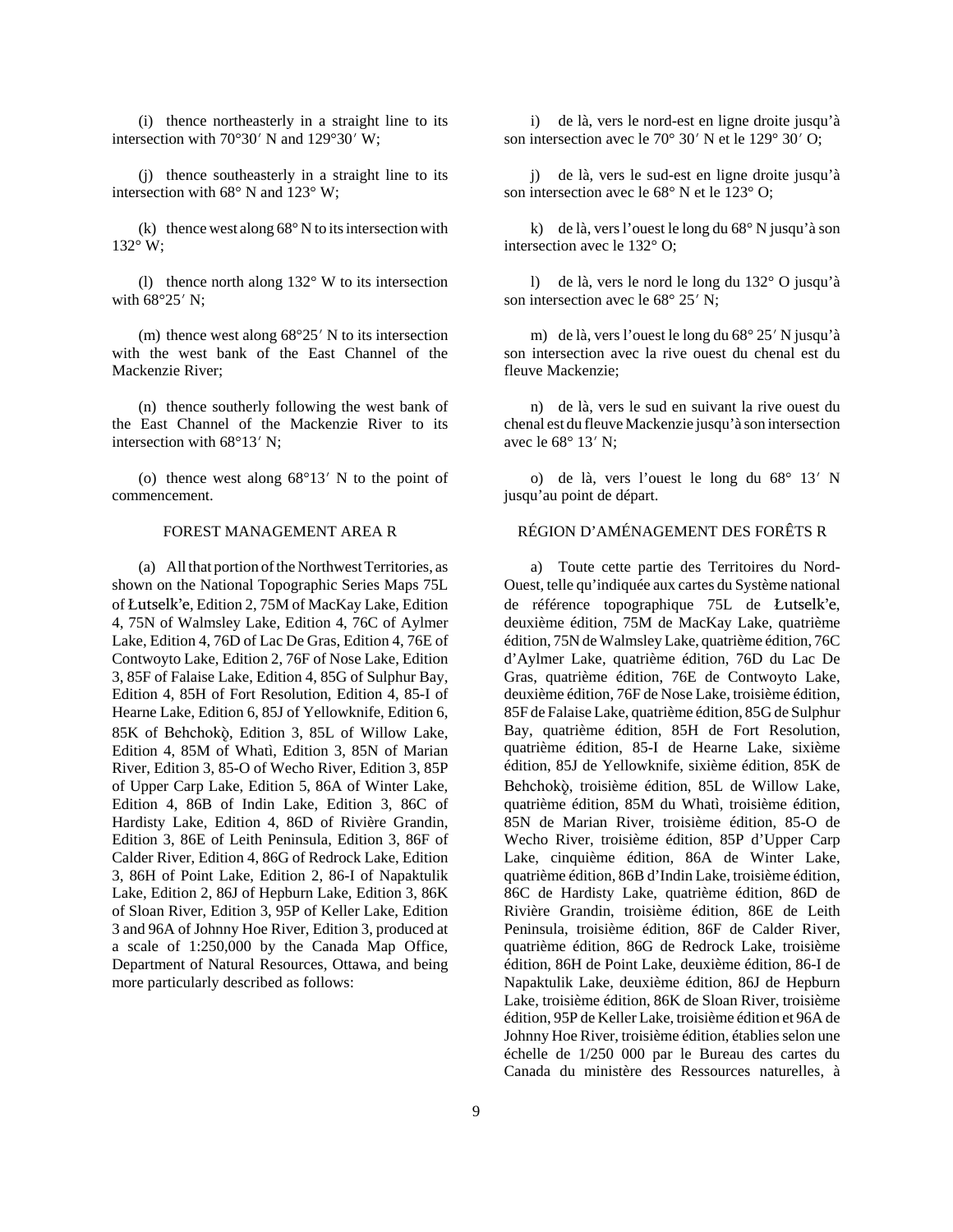(b) Commencing at the point of intersection of 61°45′ N and 115°33′ 25″ W;

(c) thence northwesterly in a straight line to its intersection with  $62^{\circ}$  N and  $117^{\circ}$  W;

(d) thence northwesterly in a straight line to its intersection with  $62^{\circ}41'$  N and  $119^{\circ}35'18''$  W;

(e) thence northwesterly in a straight line to its intersection with the east bank of the Johnny Hoe River at approximately  $64^{\circ}02'34''$  N and  $121^{\circ}08'27''$  W;

(f) thence northeasterly in a straight line to its intersection with  $65^{\circ}$  N and  $119^{\circ}05'$  W;

(g) thence northwesterly in a straight line to its intersection with  $65^{\circ}11'$  N and  $119^{\circ}34'10''$  W;

(h) thence northeasterly in a straight line to its intersection with  $65^{\circ}26'30''$  N and  $119^{\circ}$  W;

(i) thence east along  $65^{\circ}26'30''$  N to its intersection with the west shore of Kway Cha Lake;

(j) thence northerly, easterly and southerly following the west, north and east shores of Kway Cha Lake to its intersection with  $65^{\circ}26'30''$  N;

(k) thence east along  $65^{\circ}26'30''$  N to its intersection with the west shore of Fishtrap Lake;

(l) thence northerly, easterly and southerly following the west, north and east shores of Fishtrap lake to its intersection with  $65^{\circ}26'30''$  N;

(m) thence east along  $65^{\circ}26'30''$  N to its intersection with the west shore of Grouard Lake;

(n) thence northeasterly following the west shore of Grouard Lake, the west and north shores of Clut Lake and the west bank of the Calder River to its intersection with  $117^{\circ}34'40''$  W;

(o) thence north along  $117^{\circ}34'40''$  W to its intersection with  $65^{\circ}53'$  N;

(p) thence northeasterly in a straight line to its intersection with  $66^{\circ}43'$  N and  $116^{\circ}07'$  W;

Ottawa, et plus particulièrement décrites comme suit :

b) Commençant au point d'intersection du 61° 45′ N et du 115° 33′ 25″ O;

c) de là, vers le nord-ouest en ligne droite jusqu'à son intersection avec le 62° N et le 117° O;

d) de là, vers le nord-ouest en ligne droite jusqu'à son intersection avec le 62° 41′ N et le 119° 35′ 18″ O;

e) de là, vers le nord-ouest en ligne droite jusqu'à son intersection avec la rive est de la rivière Johnny Hoe à environ 64° 02′ 34″ N et 121° 08′ 27 O;

f) de là, vers le nord-est en ligne droite jusqu'à son intersection avec le  $65^{\circ}$  N et le  $119^{\circ}$  05' O;

g) de là, vers le nord-ouest en ligne droite jusqu'à son intersection avec le  $65^{\circ}$  11' N et le 119° 34' 10" O;

h) de là, vers le nord-est en ligne droite jusqu'à son intersection avec le  $65^{\circ}$  26' 30" N et le 119 $^{\circ}$  O;

i) de là, vers l'est le long du  $65^{\circ}$   $26'$   $30''$  N jusqu'à son intersection avec la rive ouest du lac Kway Cha;

j) de là, vers le nord, l'est et le sud en suivant les rives ouest, nord et est du lac Kway Cha jusqu'à son intersection avec le  $65^{\circ}$  26' 30" N;

k) de là, vers l'est le long du  $65^{\circ}$  26' 30" N jusqu'à son intersection avec la rive ouest du lac Fishtrap;

l) de là, vers le nord, l'est et le sud en suivant les rives ouest, nord et est du lac Fishtrap jusqu'à son intersection avec le  $65^{\circ}$  26' 30" N;

m) de là, vers l'est le long du  $65^{\circ}$  26' 30" N jusqu'à son intersection avec la rive ouest du lac Grouard;

n) de là, vers le nord-est en suivant la rive ouest du lac Grouard, les rives ouest et nord du lac Clut et la rive ouest de la rivière Calder jusqu'à son intersection avec le 117° 34′ 40″ O;

o) de là, vers le nord le long du  $117^{\circ}$  34' 40" O jusqu'à son intersection avec le  $65^{\circ}$  53' N;

p) de là, vers le nord-est en ligne droite jusqu'à son intersection avec le  $66^{\circ}$  43' N et le  $116^{\circ}$  07' O;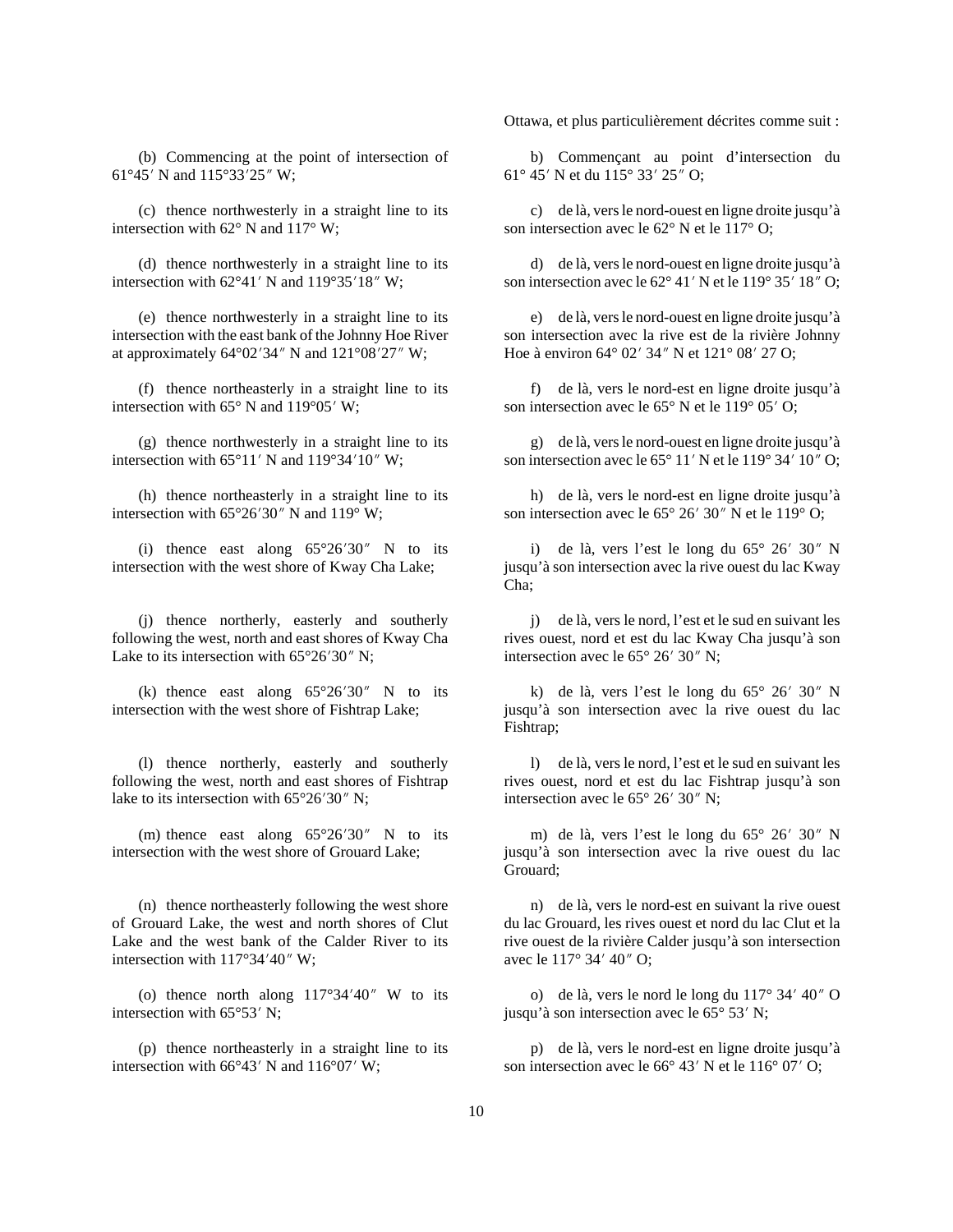(q) thence southeasterly in a straight line to its intersection with  $65^{\circ}30'$  N and  $112^{\circ}30'$  W;

(r) thence east along  $65^{\circ}30'$  N to its intersection with  $110^{\circ}40'$  W;

(s) thence southeasterly in a straight line to its intersection with  $64^{\circ}50'$  N and  $109^{\circ}20'$  W;

(t) thence southeasterly in a straight line to its intersection with  $64^{\circ}47'$  N and  $108^{\circ}30'$  W;

(u) thence southwesterly in a straight line to its intersection with  $64^{\circ}$  N and  $109^{\circ}20'$  W;

(v) thence southwesterly in a straight line to its intersection with the west bank of the Barnston River at approximately  $63^\circ$  N and  $110^\circ 02' 40''$  W;

(w) thence southwesterly following the west bank of the Barnston River to its intersection with the northeast shore of Great Slave Lake at approximately 62°56′21″ N and  $110^{\circ}10'40''$  W;

(x) thence southwesterly in a straight line to its intersection with  $62^{\circ}55'$  N and  $110^{\circ}15'$  W;

(y) thence southwesterly following the centre line of McLeod Bay, the Taltheilei Narrows and the Hearne Channel of Great Slave Lake passing through the following points:

> (1) 62°53′30″ N and  $110°30'$  W, (2) 62°52′ N and  $110^{\circ}45'$  W, (3) 62°48′ N and 111° W, (4) 62°45′ N and 111°15′ W, (5) 62°41′ N and  $111°20'$  W, (6) 62°39′ N and  $111°25'$  W, (7) 62°37′ N and  $111°30'$  W, (8) 62°33′ N and  $111°33'$  W, (9) 62°30′ N and  $111°36'42''$  W, (10) 62°27′53″ N and 111°38′53″ W, (11) 62°20′ N and  $111°45'$  W, (12) 62°10′ N and 112° W, (13) 62°07′30″ N and 112°15′ W, (14) 62°03′ N and 112°30′ W, (15) 62°02′ N and 112°45′ W

to its intersection with 62° N and 113° W;

(z) thence south along  $113^\circ$  W to its intersection with  $61^{\circ}55'$  N;

q) de là, vers le sud-est en ligne droite jusqu'à son intersection avec le  $65^{\circ}$  30' N et le  $112^{\circ}$  30' O;

r) de là, vers l'est le long du  $65^{\circ}$  30' N jusqu'à son intersection avec le  $110^{\circ}$  40' O;

s) de là, vers le sud-est en ligne droite jusqu'à son intersection avec le  $64^{\circ}$  50' N et le  $109^{\circ}$  20' O;

t) de là, vers le sud-est en ligne droite jusqu'à son intersection avec le  $64^{\circ}$  47' N et le  $108^{\circ}$  30' O;

u) de là, vers le sud-ouest en ligne droite jusqu'à son intersection avec le  $64^{\circ}$  N et le  $109^{\circ}$  20' O;

(v) de là, vers le sud-ouest en ligne droite jusqu'à son intersection avec la rive ouest de la rivière Barnston à environ  $63^{\circ}$  N et  $110^{\circ}$  02' 40" O;

w) de là, vers le sud-ouest en suivant la rive ouest de la rivière Barnston jusqu'à son intersection avec la rive nord-est du Grand lac des Esclaves à environ 62° 56′ 21″ N et 110° 10′ 40″ O;

x) de là, vers le sud-ouest en ligne droite jusqu'à son intersection avec le  $62^{\circ}$  55' N et le  $110^{\circ}$  15' O;

y) de là, vers le sud-ouest en suivant la ligne médiane de la baie McLeod, du passage Taltheilei et du chenal Hearne du Grand lac des Esclaves passant par les points suivants :

- 1) 62° 53′ 30″ N et  $110^{\circ}$  30′ O,
- 2) 62° 52′ N et 110° 45′ O,
- 3) 62° 48′ N et 111° O,
- 4) 62° 45′ N et 111° 15′ O,<br>5) 62° 41′ N et 111° 20′ O,
- $62^{\circ}$  41' N et 111 $^{\circ}$  20' O,
- 6) 62° 39′ N et  $111° 25'$  O,
- 7) 62° 37′ N et  $111°$  30′ O,
- 8) 62° 33′ N et 111° 33′ O,
- 9) 62° 30′ N et 111° 36′ 42″ O,
- 10) 62° 27′ 53″ N et 111° 38′ 53″ O,
- 11) 62° 20′ N et 111° 45′ O,
- 12) 62° 10′ N et 112° O,
- 13) 62° 07′ 30″ N et 112° 15′ O,
- 14) 62° 03′ N et 112° 30′ O,
- 15) 62° 02′ N et 112° 45′ O

jusqu'à son intersection avec le 62° N et le 113° O;

z) de là, vers le sud le long du 113° O jusqu'à son intersection avec le  $61^{\circ}$  55' N;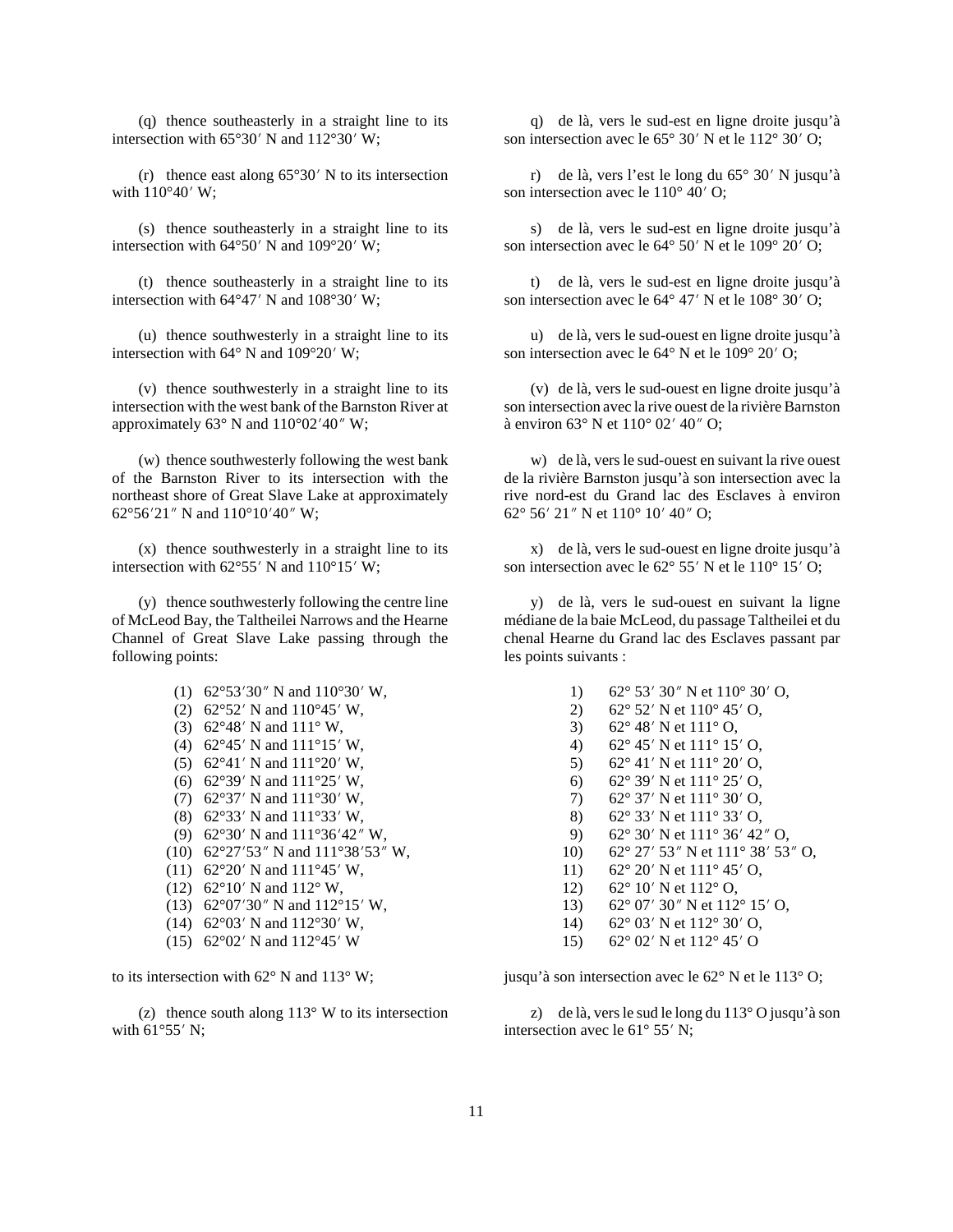(za) thence southwesterly in a straight line to its intersection with  $61^{\circ}45'$  N and  $114^{\circ}$  W;

(zb) thence southwesterly in a straight line to its intersection with  $61^{\circ}39'$  N and  $115^{\circ}$  W;

(zc) thence northwesterly in a straight line to the point of commencement.

(a) All that portion of the Northwest Territories, as shown on the National Topographic Series Maps 86D of Rivière Grandin, Edition 3, 86E of Leith Peninsula, Edition 3, 86F of Calder River, Edition 4, 86K of Sloan River, Edition 3, 86L of Takaatcho River, Edition 2, 86M of Bebensee Lake, Edition 2, 86N of Dismal Lakes, Edition 3, 95L of Glacier Lake, Edition 2, 95M of Wrigley Lake, Edition 3, 95N of Dahadinni River, Edition 4, 96A of Johnny Hoe River, Edition 3, 96B of Blackwater Lake, Edition 3, 96C of Tulita, Edition 1, 96D of Carcajou Canyon, Edition 3, 96E of Norman Wells, Edition 2, 96F of Mahony Lake, Edition 2, 96G of Délîne, Edition 2, 96H of Grizzly Bear Mountain, Edition 3, 96-I of Cape MacDonnell, Edition 4, 96J of Kilekale Lake, Edition 3, 96K of Lac Des Bois, Edition 3, 96L of Lac Belot, Edition 3, 96M of Aubry Lake, Edition 4, 96N of Lac Maunoir, Edition 3, 96-O of Horton Lake, Edition 3, 96P of Bloody River, Edition 2, 105-I of Little Nahanni River, Edition 2, 105-O of Niddery Lake, Edition 2, 105P of Sekwi Mountain, Edition 2, 106A of Mount Eduni, Edition 2, 106B of Bonnet Plume Lake, Edition 2, 106G of Ramparts River, Edition 2, 106H of Sans Sault Rapids, Edition 2, 106-I of Fort Good Hope, Edition 2, 106J of Ontaratue River, Edition 2, 106-O of Travaillant Lake, Edition 2 and 106P of Canot Lake, Edition 3, produced at a scale of 1:250,000 by the Canada Map Office, Department of Natural Resources, Ottawa, and being more particularly described as follows:

(b) Commencing at a point on the Northwest Territories and Yukon border at approximately 62°07′30″ N and 129°10′46″ W;

za) de là, vers le sud-ouest en ligne droite jusqu'à son intersection avec le  $61^{\circ}$  45' N et le 114 $^{\circ}$  O;

zb) de là, vers le sud-ouest en ligne droite jusqu'à son intersection avec le  $61^{\circ}$  39' N et le  $115^{\circ}$  O;

zc) de là, vers le nord-ouest en ligne droite jusqu'au point de départ.

### FOREST MANAGEMENT AREA S RÉGION D'AMÉNAGEMENT DES FORÊTS S

a) Toute cette partie des Territoires du Nord-Ouest, telle qu'indiquée aux cartes du Système national de référence topographique 86D de Rivière Grandin, troisième édition, 86E de Leith Peninsula, troisième édition, 86F de Calder River, quatrième édition, 86K de Sloan River, troisième édition, 86L de Takaatcho River, deuxième édition, 86M de Bebensee Lake, deuxième édition, 86N de Dismal Lakes, troisième édition, 95L de Glacier Lake, deuxième édition, 95M de Wrigley Lake, troisième édition, 95N de Dahadinni River, quatrième édition, 96A de Johnny Hoe River, troisième édition, 96B de Blackwater Lake, troisième édition, 96C de Tulita, première édition, 96D de Carcajou Canyon, troisième édition, 96E de Norman Wells, deuxième édition, 96F de Mahony Lake, deuxième édition, 96G de Délîne, deuxième édition, 96H de Grizzly Bear Mountain, troisième édition, 96-I de Cape MacDonnell, quatrième édition, 96J de Kilekale Lake, troisième édition, 96K du Lac Des Bois, troisième édition, 96L du Lac Belot, troisième édition, 96M d'Aubry Lake, quatrième édition, 96N du Lac Maunoir, troisième édition, 96-O de Horton Lake, troisième édition, 96P de Bloody River, deuxième édition, 105-I de Little Nahanni River, deuxième édition, 105-O de Niddery Lake, deuxième édition, 105P de Sekwi Mountain, deuxième édition, 106A de Mount Eduni, deuxième édition, 106B de Bonnet Plume Lake, deuxième édition, 106G de Ramparts River, deuxième édition, 106H de Sans Sault Rapids, deuxième édition, 106-I de Fort Good Hope, deuxième édition, 106J d'Ontaratue River, deuxième édition, 106-O de Travaillant Lake, deuxième édition et 106P de Canot Lake, troisième édition, établies selon une échelle de 1/250 000 par le Bureau des cartes du Canada du ministère des Ressources naturelles, à Ottawa, et plus particulièrement décrites comme suit :

b) Commençant à un point sur la frontière entre les Territoires du Nord-Ouest et le Yukon à environ 62° 07′ 30″ N et 129° 10′ 46″ O;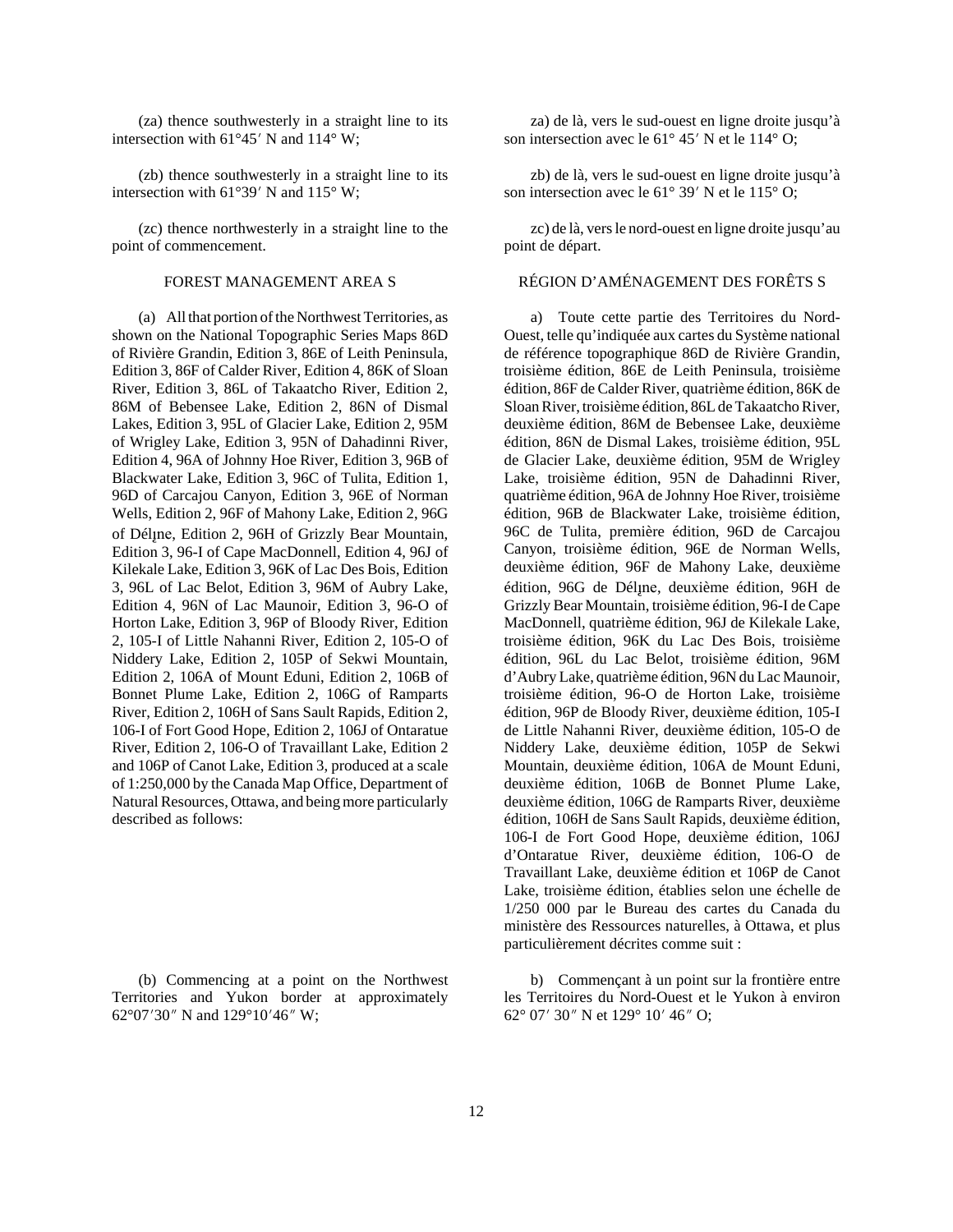(c) thence northerly following the Northwest Territories and Yukon border to its intersection with  $64^{\circ}20'30''$  N and approximately  $131^{\circ}04'03''$  W;

(d) thence northeasterly in a straight line to the intersection of approximately  $64^{\circ}23'02''$  N and  $130^{\circ}40'34''$  W;

(e) thence northerly following the heights of land between the watersheds of the Arctic Red River drainage system and the Mountain River, Gayna River, Hume River and Ramparts River drainage systems passing through the following points:

- 1) 64°23′30″ N and  $130^{\circ}44'27''$  W,
- 2) 64°25′ N and  $130°41'20''$  W, 3) 64°26′52″ N and 130°42′36″ W, 4) 64°27′54″ N and  $130^{\circ}44'56''$  W, 5) 64°28′06″ N and  $130^{\circ}45'45''$  W, 6) 64°28′15″ N and 130°46′21″ W, 7) 64°29′ N and  $130^{\circ}46'30''$  W, 8) 64°29′45″ N and  $130^{\circ}47'49''$  W, 9) 64°30′20″ N and  $130°49'30''$  W, 10) 64°30′27″ N and 130°50′56″ W, 11) 64°30′40″ N and  $130°52′26″$  W, 12)  $64^{\circ}31'$  N and  $130^{\circ}53'$  W, 13) 64°31′ N and  $130^{\circ}54'35''$  W, 14) 64°31′20″ N and 130°54′35″ W, 15) 64°33′ N and  $130^{\circ}50'32''$  W, 16) 64°33′40″ N and 130°52′ W, 17) 64°34′07″ N and 130°52′50″ W, 18) 64°35′ N and  $130°52'$  W, 19) 64°35′ N and  $130^{\circ}52'10''$  W, 20) 64°37′40″ N and  $130°47′42″$  W, 21) 64°38′33″ N and  $130°47′26″$  W, 22) 64°38′33″ N and  $130^{\circ}45'16''$  W, 23) 64°39′ N and  $130°45'48''$  W, 24) 64°40′ N and  $130^{\circ}45'16''$  W, 25) 64°42′ N and  $130°44′19″$  W, 26) 64°42′53″ N and  $130^{\circ}47'10''$  W, 27) 64°44′ N and  $130^{\circ}47'42''$  W, 28) 64°44′33″ N and 130°51′13″ W, 29) 64°45'27" N and 130°52' W, 30) 64°45′47″ N and  $130°51'45''$  W, 31) 64°46′33″ N and 130°53′ W, 32) 64°47′ N and  $130^{\circ}52'26''$  W, 33) 64°47′ N and  $130°50'$  W, 34) 64°47′20″ N and 130°49′ W, 35) 64°47′07″ N and 130°47′58″ W, 36) 64°47′33″ N and  $130°47'$  W, 37) 64°47′ N and  $130^{\circ}45'$  W, 38) 64°47′53″ N and  $130°45'$  W,
- 39) 64°48′ N and  $130^{\circ}44'$  W,

c) de là, vers le nord en suivant la frontière entre les Territoires du Nord-Ouest et le Yukon jusqu'à son intersection avec le  $64^{\circ}$  20' 30" N et environ le  $131^\circ 04' 03''$  O;

d) de là, vers le nord-est en ligne droite jusqu'à l'intersection du  $64^{\circ}$  23' 02" N environ et du  $130^{\circ}$  40' 34" O:

e) de là, vers le nord en suivant les lignes de partage des eaux entre les bassins hydrographiques du système d'écoulement de la rivière Arctic Red et les systèmes d'écoulement des rivières Mountain, Gayna, Hume et Ramparts passant par les points suivants :

> 1) 64° 23′ 30″ N et 130° 44′ 27″ O, 2) 64° 25′ N et  $130^{\circ}$  41′ 20″ O, 3) 64° 26′ 52″ N et 130° 42′ 36″ O, 4) 64° 27′ 54″ N et  $130^{\circ}$  44′ 56″ O, 5) 64° 28′ 06″ N et  $130^{\circ}$  45′ 45″ O, 6) 64° 28′ 15″ N et 130° 46′ 21″ O, 7) 64° 29′ N et  $130^{\circ}$  46′ 30″ O, 8) 64° 29′ 45″ N et 130° 47′ 49″ O, 9) 64° 30′ 20″ N et  $130^{\circ}$  49′ 30″ O, 10) 64° 30′ 27″ N et 130° 50′ 56″ O, 11) 64° 30′ 40″ N et 130° 52′ 26″ O, 12) 64° 31′ N et 130° 53′ O, 13) 64° 31′ N et 130° 54′ 35″ O, 14) 64° 31′ 20″ N et 130° 54′ 35″ O, 15) 64° 33′ N et 130° 50′ 32″ O, 16) 64° 33′ 40″ N et 130° 52′ O, 17) 64° 34′ 07″ N et 130° 52′ 50″ O, 18) 64° 35′ N et 130° 52′ O, 19) 64° 35′ N et 130° 52′ 10″ O, 20) 64° 37′ 40″ N et 130° 47′ 42″ O, 21) 64° 38′ 33″ N et 130° 47′ 26″ O, 22) 64° 38′ 33″ N et 130° 45′ 16″ O, 23) 64° 39′ N et  $130^{\circ}$  45′ 48″ O. 24) 64° 40′ N et  $130^{\circ}$  45′ 16″ O, 25) 64° 42′ N et 130° 44′ 19″ O, 26) 64° 42′ 53″ N et 130° 47′ 10″ O, 27) 64° 44′ N et  $130^{\circ}$  47′ 42″ O, 28) 64° 44′ 33″ N et 130° 51′ 13″ O, 29) 64° 45′ 27″ N et 130° 52′ O, 30) 64° 45′ 47″ N et 130° 51′ 45″ O, 31) 64° 46′ 33″ N et 130° 53′ O, 32) 64° 47′ N et 130° 52′ 26″ O, 33) 64° 47′ N et 130° 50′ O, 34) 64° 47′ 20″ N et 130° 49′ O, 35) 64° 47′ 07″ N et  $130^{\circ}$  47′ 58″ O, 36) 64° 47′ 33″ N et 130° 47′ O, 37) 64° 47′ N et  $130^{\circ}$  45′ O, 38) 64° 47′ 53″ N et 130° 45′ O, 39) 64° 48′ N et  $130^{\circ}$  44′ O,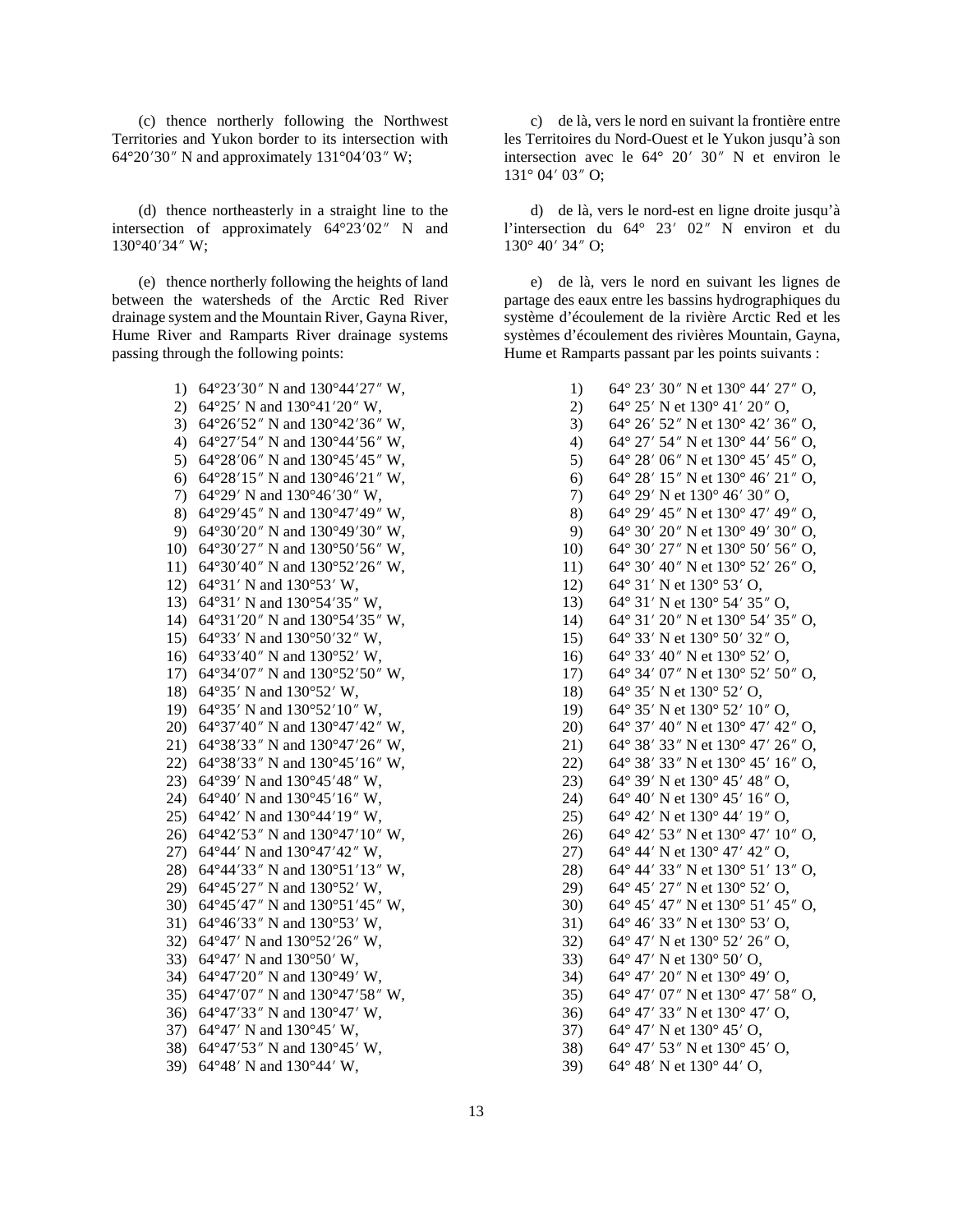40) 64°48′ N and 130°43′39″ W, 41) 64°48′ N and 130°43′ W. 42) 64°48′ N and 130°42′42″ W. 43) 64°48′33″ N and 130°42′ W, 44) 64°48′53″ N and 130°41′ W. 45) 64°49′02″ N and 130°40′48″ W, 46) 64°50'47" N and 130°42'10" W, 47) 64°51′ N and 130°40′48″ W, 48) 64°52′ N and 130°40′32″ W, 49) 64°53'40" N and 130°41'13" W, 50) 64°53′47″ N and  $130^{\circ}42'10''$  W, 51) 64°53′ N and 130°44′ 19″ W, 52) 64°53′ N and 130°46′45″ W, 53)  $64^{\circ}54'$  N and  $130^{\circ}46'$  W. 54) 64°50′52″ N and 130°47′26″ W, 55) 64°56′ N and 130°47′ 10″ W, 56) 64°56'13" N and 130°49'03" W. 57) 64°56′53″ N and 130°49′35″ W, 58) 64°57′ N and 130°48′06″ W, 59) 64°57'27" N and 130°47'26" W, 60) 64°58′ N and 130°44′35″ W, 61) 64°59′13″ N and 130°44′03″ W, 62) 65° N and 130°45′ W. 63) 65°00'13" N and 130°44'51" W, 64) 65°01′ N and 130°42′58″ W, 65) 65 $^{\circ}$ 01'27" N and 130 $^{\circ}$ 41' W, 66)  $65^{\circ}02'23''$  N and  $130^{\circ}42'$  W, 67) 65°03′ N and 130°41′29″ W, 68)  $65^{\circ}03'53''$  N and  $130^{\circ}41'13''$  W. 69) 65 $^{\circ}$ 04' N and 130 $^{\circ}$ 40' W, 70)  $65^{\circ}05'$  N and  $130^{\circ}42'$  W, 71) 65°05′33″ N and 130°41′45″ W, 72) 65°06' N and 130°42'43" W, 73)  $65^{\circ}06'40''$  N and  $130^{\circ}45'$  W, 74) 65°07' N and 130°46' W. 75) 65°07' N and 130°48'19" W, 76) 65°07'53" N and 130°50'32" W, 77)  $65^{\circ}08'$  N and  $130^{\circ}51'$  W. 78) 65°09'27" N and 130°48'23" W, 79) 65°10′47″ N and 130°48′55″ W. 80) 65°11′47″ N and 130°51′29″ W, 81) 65°13′ N and 130°47′23″ W, 82) 65°14′ N and 130°44′19″ W, 83) 65°14′31″ N and 130°44′35″ W, 84) 65°14'27" N and 130°42'58" W, 85) 65°16′ N and 130°42′ W, 86) 65°17'47" N and 130°39'35" W, 87) 65°18'49" N and 130°39'03" W, 88) 65°19′ N and 130°41′29″ W, 89) 65°21′20″ N and 130°45′ W, 90) 65°22′07″ N and 130°44′19″ W, 91)  $65^{\circ}24'47''$  N and  $130^{\circ}43'23''$  W, 92) 65°25′ N and 130°42′ W, 93) 65°26' N and 130°41'45" W,

 $42)$ 64° 48′ N et 130° 42′ 42″ O. 64° 48′ 33″ N et 130° 42′ O, 43)  $64^{\circ}$  48' 53" N et 130 $^{\circ}$  41' O, 44)  $45)$  $64^{\circ}$  49' 02" N et 130 $^{\circ}$  40' 48" O. 46) 64° 50′ 47″ N et 130° 42′ 10″ O,  $47)$ 64° 51′ N et 130° 40′ 48″ O. 64° 52′ N et 130° 40′ 32″ O, 48) 64° 53' 40" N et 130° 41' 13" O, 49) 50) 64° 53′ 47″ N et 130° 42′ 10″ O,  $51)$ 64° 53' N et 130° 44' 19" O. 64° 53' N et 130° 46' 45" O,  $52)$  $64^{\circ}$  54' N et 130 $^{\circ}$  46' O, 53)  $54)$ 64° 50′ 52″ N et 130° 47′ 26″ O, 55) 64° 56' N et 130° 47' 10" O. 56) 64° 56′ 13″ N et 130° 49′ 03″ O. 57) 64° 56′ 53″ N et 130° 49′ 35″ O, 58)  $64^{\circ}$  57' N et 130 $^{\circ}$  48' 06" O, 59) 64° 57′ 27″ N et 130° 47′ 26″ O,  $60)$ 64° 58′ N et 130° 44′ 35″ O, 64° 59′ 13″ N et 130° 44′ 03″ O. 61)  $62)$  $65^{\circ}$  N et  $130^{\circ}$  45' O, 65° 00′ 13″ N et 130° 44′ 51″ O, 63)  $65^{\circ}$  01' N et 130 $^{\circ}$  42' 58" O, 64) 65° 01′ 27″ N et 130° 41′ O.  $65)$  $65^{\circ}$  02' 23" N et 130° 42' O, 66)  $67)$  $65^{\circ}$  03' N et 130 $^{\circ}$  41' 29" O, 68)  $65^{\circ}$  03' 53" N et 130° 41' 13" O, 69)  $65^{\circ}$  04' N et 130 $^{\circ}$  40' O, 70)  $65^{\circ}$  05' N et 130 $^{\circ}$  42' O, 71) 65° 05′ 33″ N et 130° 41′ 45″ O, 65° 06' N et 130° 42' 43" O,  $72)$ 73)  $65^{\circ}$  06' 40" N et 130° 45' O,  $74)$  $65^{\circ}$  07' N et 130 $^{\circ}$  46' O. 65° 07' N et 130° 48' 19" O, 75) 76) 65° 07′ 53″ N et 130° 50′ 32″ O, 77)  $65^{\circ}$  08' N et 130 $^{\circ}$  51' O. 65° 09′ 27″ N et 130° 48′ 23″ O, 78) 79)  $65^{\circ}$  10' 47" N et 130° 48' 55" O.  $65^{\circ}$  11' 47" N et 130 $^{\circ}$  51' 29" O, 80) 81)  $65^{\circ}$  13' N et 130 $^{\circ}$  47' 23" O, 82) 65° 14' N et 130° 44' 19" O, 83) 65° 14′ 31″ N et 130° 44′ 35″ O, 84) 65° 14′ 27″ N et 130° 42′ 58″ O, 85) 65° 16′ N et 130° 42′ O, 86) 65° 17′ 47″ N et 130° 39′ 35″ O, 65° 18′ 49″ N et 130° 39′ 03″ O, 87) 65° 19′ N et 130° 41′ 29″ O, 88)

65° 21′ 20″ N et 130° 45′ O,

 $65^{\circ}$  26' N et 130 $^{\circ}$  41' 45" O,

 $65^{\circ}$  25' N et 130 $^{\circ}$  42' O,

65° 22′ 07″ N et 130° 44′ 19″ O,

 $65^{\circ}$  24' 47" N et 130 $^{\circ}$  43' 23" O,

64° 48′ N et 130° 43′ 39″ O,

 $64^{\circ}$  48' N et 130 $^{\circ}$  43' O,

 $40)$ 

41)

89)

 $90<sub>0</sub>$ 

91)

92)

93)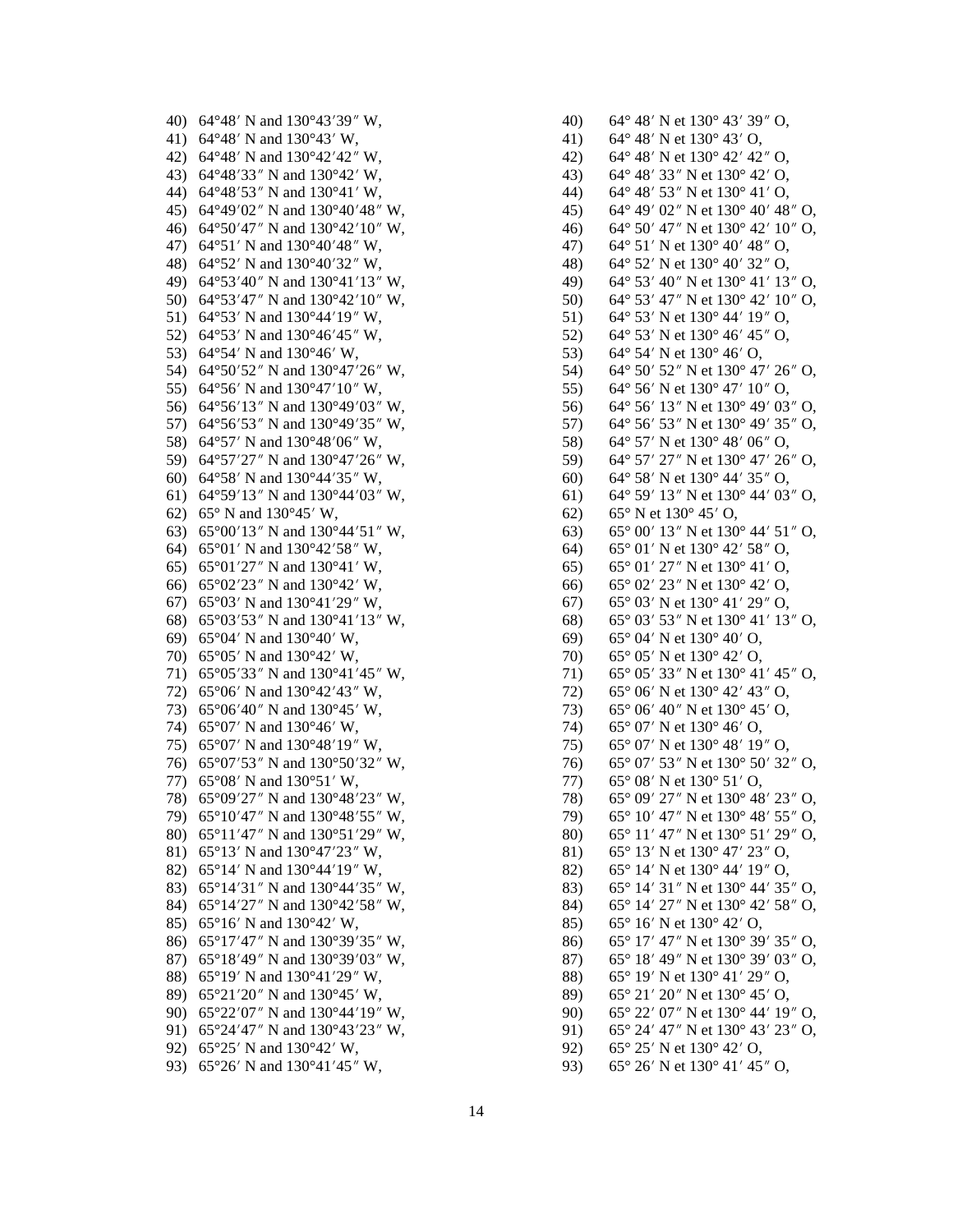94) 65°26'13" N and 130°42'42" W, 95)  $65^{\circ}26'02''$  N and  $130^{\circ}43'$  W, 96) 65°26′06″ N and 130°45′ W, 97) 65°27′ N and 130°47′ W, 98) 65°29′ N and 130°52′26″ W, 99) 65°29′ N and 130°53′55″ W, 100) 65°29'13" N and 130°54'35" W, 101) 65°30′02″ N and 130°52′58″ W, 102) 65°31'40" N and 130°54' W, 103) 65°34′07″ N and 130°51′45″ W, 104) 65°35' N and 130°55' W, 105)  $65^{\circ}37'$  N and  $130^{\circ}57'$  W, 106) 65°40'20" N and 130°52' W, 107) 65°41' N and 130°53'35" W. 108) 65°42' N and 130°52'10" W, 109) 65°44' N and 130°50'32" W, 110)  $65^{\circ}45'$  N and  $130^{\circ}48'30''$  W. 111) 65°45'36" N and 130°47'30" W, 112) 65°46'49" N and 130°45' W, 113) 65°49' N and 130°46'07" W

to its intersection with a height of land at approximately  $65^{\circ}50'$  N and  $130^{\circ}45'$  W;

(f) thence northwesterly in a straight line to its intersection with  $66^{\circ}$  N and  $131^{\circ}20'$  W;

(g) thence northwesterly in a straight line to its intersection with the north bank of the north branch of Weldon Creek at 66°10′ N and approximately  $131^{\circ}42'40''$  W;

(h) thence northwesterly following the north bank of the north branch of Weldon Creek to its intersection with approximately  $66^{\circ}14'11''$  N and  $132^{\circ}$  W;

(i) thence north along  $132^{\circ}$  W to its intersection with  $66^{\circ}33'$  N:

(i) thence east along  $66^{\circ}33'$  N to its intersection with  $131°55'$  W;

(k) thence north along  $131^{\circ}55'$  W to its intersection with 66°56' N:

(1) thence northeasterly in a straight line to a height of land at approximately 66°59' N and  $131^{\circ}44'10''$  W;

(m) thence southeasterly in a straight line to its intersection with  $66^{\circ}55'30''$  N and  $131^{\circ}15'$  W;

(n) thence northerly in a straight line to its intersection with  $67^{\circ}$  N and  $131^{\circ}12'$  W;

94) 65° 26′ 13″ N et 130° 42′ 42″ O, 95)  $65^{\circ}$  26' 02" N et 130 $^{\circ}$  43' O, 65° 26′ 06″ N et 130° 45′ O, 96)  $65^{\circ}$  27' N et 130 $^{\circ}$  47' O, 97) 65° 29′ N et 130° 52′ 26″ O. 98) 99) 65° 29′ N et 130° 53′ 55″ O, 100) 65° 29′ 13″ N et 130° 54′ 35″ O, 101) 65° 30′ 02″ N et 130° 52′ 58″ O, 65° 31′ 40″ N et 130° 54′ O, 102) 65° 34′ 07″ N et 130° 51′ 45″ O,  $103)$ 104)  $65^{\circ}$  35' N et 130 $^{\circ}$  55' O,  $105)$ 65° 37′ N et 130° 57′ O, 65° 40′ 20″ N et 130° 52′ O, 106)  $107)$ 65° 41′ N et 130° 53′ 35″ O, 108) 65° 42′ N et 130° 52′ 10″ O. 109) 65° 44′ N et 130° 50′ 32″ O. 110) 65° 45′ N et 130° 48′ 30″ O.  $111)$ 65° 45′ 36″ N et 130° 47′ 30″ O, 112) 65° 46′ 49″ N et 130° 45′ O.

 $113)$ 65° 49′ N et 130° 46′ 07′ O

jusqu'à son intersection avec une ligne de partage des eaux à environ  $65^{\circ} 50'$  N et  $130^{\circ} 45'$  O;

f) de là, vers le nord-ouest en ligne droite jusqu'à son intersection avec le 66° N et le 131° 20′ O;

g) de là, vers le nord-ouest en ligne droite jusqu'à son intersection avec la rive nord du bras nord du ruisseau Weldon à 66° 10' N et environ 131° 42' 40" O;

h) de là, vers le nord-ouest en suivant la rive nord du bras nord du ruisseau Weldon jusqu'à son intersection avec environ le 66° 14' 11" N et le 132° O;

i) de là, vers le nord le long du 132° O jusqu'à son intersection avec le 66° 33' N:

i) de là, vers l'est le long du 66° 33' N jusqu'à son intersection avec le 131° 55′ O;

k) de là, vers le nord le long du  $131^\circ$  55' O jusqu'à son intersection avec le 66° 56′ N;

1) de là, vers le nord-est en ligne droite jusqu'à une ligne de partage des eaux à environ 66° 59′ N et  $131^\circ$  44'  $10''$  O;

m) de là, vers le sud-est en ligne droite jusqu'à son intersection avec le 66° 55′ 30″ N et le 131° 15′ O;

n) de là, vers le nord en ligne droite jusqu'à son intersection avec le 67° N et le 131° 12′ O;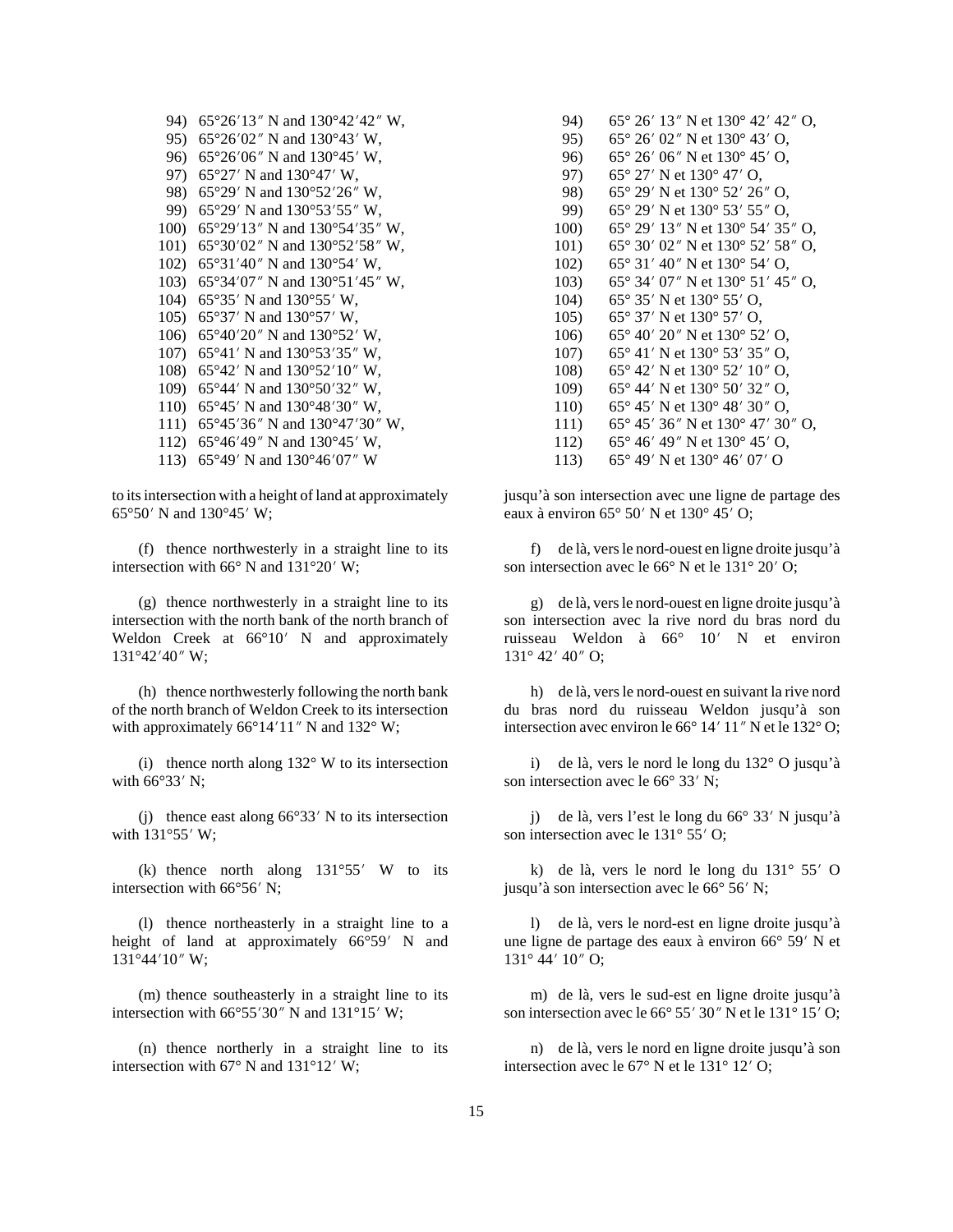(o) thence northeasterly in a straight line to its intersection with  $67^{\circ}05'25''$  N and  $130^{\circ}39'50''$  W;

(p) thence northeasterly in a straight line to its intersection with the centre line of the Mackenzie River at approximately  $67^{\circ}17'34''$  N and  $130^{\circ}26'$  W;

(q) thence northeasterly in straight line to its intersection with the east bank of the Mackenzie River at  $67^{\circ}18'40''$  N and  $130^{\circ}25'$  W;

(r) thence northeasterly in a straight line to the centre line of a seismic line at approximately 67°37′34″ N and 130°01′04″ W;

(s) thence north along  $130^{\circ}01'04''$  W to its intersection with the centre line of an unnamed stream at approximately  $67^{\circ}41'$  N;

(t) thence northerly following the centre line of the unnamed stream to its intersection with the centre line of the Iroquois River at approximately 67°57'10" N and 129°43'30" W;

(u) thence northerly following the centre line of the Iroquois River to its intersection with 68° N and  $129^{\circ}45'43''$  W;

(v) thence east along 68° N to its intersection with  $120^{\circ}40'51''$  W;

(w) thence southeasterly in a straight line to its intersection with  $66^{\circ}43'$  N and  $116^{\circ}07'$  W;

(x) thence southwesterly in a straight line to its intersection with  $65^{\circ}53'$  N and  $117^{\circ}34'40''$  W;

(y) thence south along  $117^{\circ}34'40''$  W to its intersection with the west bank of the Calder River;

(z) thence southwesterly following the west bank of the Calder River, the north and west shores of Clut Lake and the west shore of Grouard Lake to its intersection with  $65^{\circ}26'30''$  N;

(za) thence west along  $65^{\circ}26'30''$  N to its intersection with the east shore of Fishtrap Lake;

(zb) thence northerly, westerly and southerly following the east, north and west shores of Fishtrap Lake to its intersection with  $65^{\circ}26'30''$  N;

o) de là, vers le nord-est en ligne droite jusqu'à son intersection avec le  $67^{\circ}$   $05'$   $25''$  N et le  $130^{\circ}$  39' 50" O;

p) de là, vers le nord-est en ligne droite jusqu'à son intersection avec la ligne médiane du fleuve Mackenzie à environ 67° 17′ 34″ N et 130° 26′ O;

q) de là, vers le nord-est en ligne droite jusqu'à son intersection avec la rive est du fleuve Mackenzie à 67° 18′ 40″ N et 130° 25′ O;

r) de là, vers le nord-est en ligne droite jusqu'à la ligne médiane d'une ligne sismique à environ 67° 37′ 34″ N et 130° 01′ 04″ O;

s) de là, vers le nord le long du  $130^{\circ}$  01' 04" O jusqu'à son intersection avec la ligne médiane d'un cours d'eau sans nom à environ  $67^{\circ}$  41' N;

t) de là, vers le nord en suivant la ligne médiane du cours d'eau sans nom jusqu'à son intersection avec la ligne médiane de la rivière Iroquois à environ 67° 57′ 10″ N et 129° 43′ 30″ O;

u) de là, vers le nord en suivant la ligne médiane de la rivière Iroquois jusqu'à son intersection avec le 68 $\degree$  N et le 129 $\degree$  45' 43" O;

v) de là, vers l'est le long du 68° N jusqu'à son intersection avec le  $120^{\circ}$  40' 51" O;

w) de là, vers le sud-est en ligne droite jusqu'à son intersection avec le  $66^{\circ}$  43' N et le  $116^{\circ}$  07' O;

x) de là, vers le sud-ouest en ligne droite jusqu'à son intersection avec le  $65^{\circ}$  53' N et le  $117^{\circ}$  34' 40" O;

y) de là, vers le sud le long du  $117^{\circ}$  34' 40" O jusqu'à son intersection avec la rive ouest de la rivière Calder;

z) de là, vers le sud-ouest en suivant la rive ouest de la rivière Calder, les rives nord et ouest du lac Clut et la rive ouest du lac Grouard jusqu'à son intersection avec le 65° 26′ 30″ N;

za) de là, vers l'ouest le long du  $65^{\circ}$  26' 30" N jusqu'à son intersection avec la rive est du lac Fishtrap;

zb) de là, vers le nord, l'ouest et le sud en suivant les rives est, nord et ouest du lac Fishtrap jusqu'à son intersection avec le  $65^{\circ}$  26' 30" N;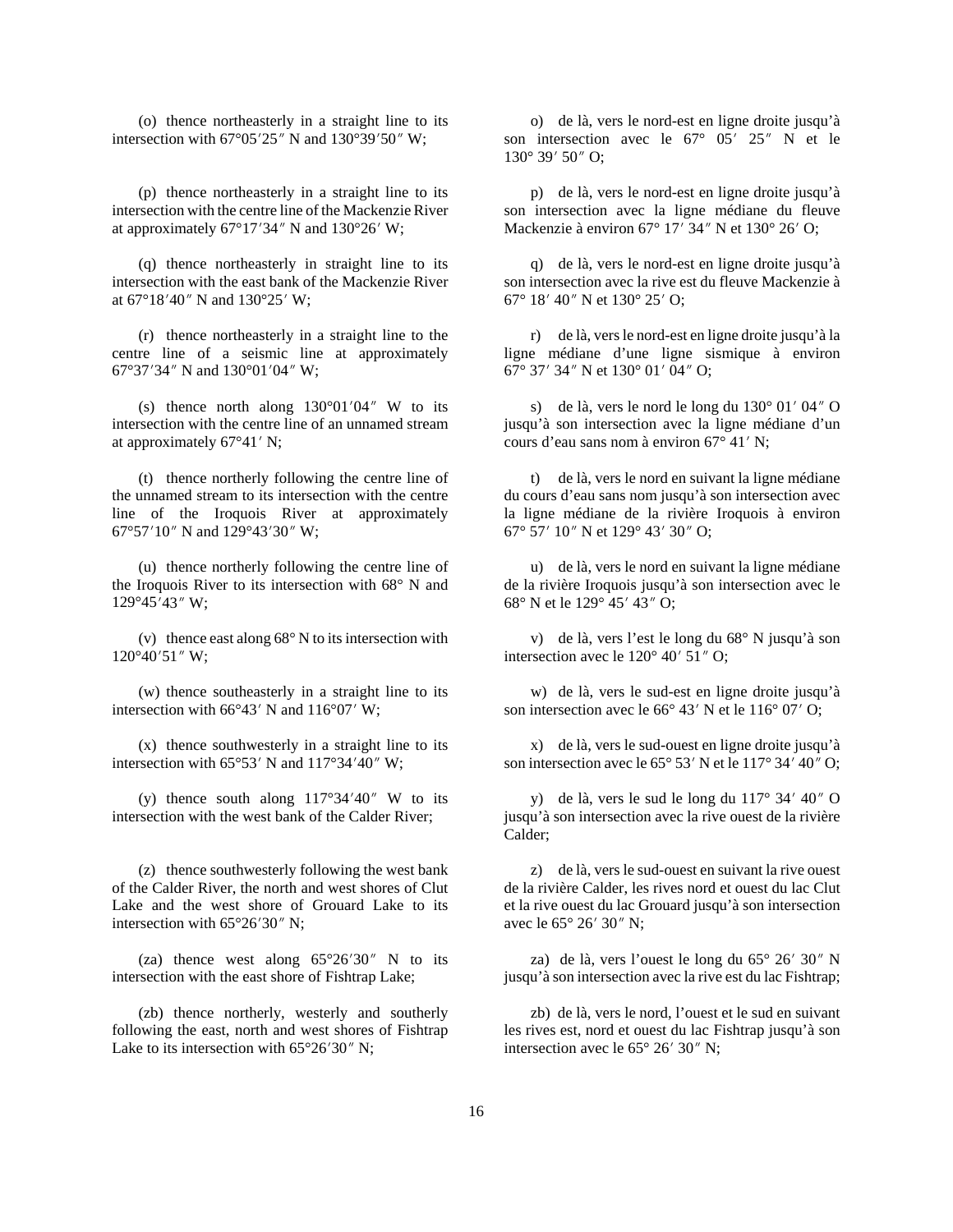(zc) thence west along  $65^{\circ}26'30''$  N to its intersection with the east shore of Kway Cha Lake;

(zd) thence northerly, westerly and southerly following the east, north and west shores of Kway Cha Lake to its intersection with  $65^{\circ}26'30''$  N;

(ze) thence west along  $65^{\circ}26'30''$  N to its intersection with 119° W;

(zf) thence southwesterly in a straight line to its intersection with  $65^{\circ}11'$  N and  $119^{\circ}34'10''$  W;

(zg) thence southeasterly in a straight line to its intersection with  $65^{\circ}$  N and  $119^{\circ}05'$  W;

(zh) thence southwesterly in a straight line to its intersection with the east bank of the Johnny Hoe River at approximately  $64^{\circ}02'34''$  N and  $121^{\circ}08'27''$  W;

(zi) thence northwesterly following the east bank of the Johnny Hoe River to its intersection with 64°15'40" N and 121°39'35" W;

(zj) thence west along  $64^{\circ}15'40''$  N to its intersection with 122° W;

(zk) thence southwesterly in a straight line to its intersection with the north shore of Blackwater Lake at 64°10′25″ N and 123°03′ W;

(zl) thence southwesterly in a straight line to its intersection with  $64^{\circ}05'$  N and  $124^{\circ}08'18''$  W;

(zm) thence southwesterly in a straight line to its intersection with  $63^{\circ}22'05''$  N and  $125^{\circ}43'45''$  W;

(zn) thence southwesterly in a straight line to its intersection with  $62^{\circ}45'49''$  N and  $126^{\circ}27'21''$  W;

(zo) thence southwesterly in a straight line to the point of commencement.

(a) All that portion of the Northwest Territories, as shown on the National Topographic Series Maps 65D of Snowbird Lake, Edition 2, 65E of Boyd Lake, Edition 2, 65L of Carey Lake, Edition 2, 65M of Clarke River, Edition 2, 66D of Tammarvi River, Edition 2, 75A of Wholdaia Lake, Edition 2, 75B of Abitau Lake,

zc) de là, vers l'ouest le long du  $65^{\circ}$  26' 30" N jusqu'à son intersection avec la rive est du lac Kway Cha;

zd) de là, vers le nord, l'ouest et le sud en suivant les rives est, nord et ouest du lac Kway Cha jusqu'à son intersection avec le  $65^{\circ}$  26' 30" N;

ze) de là, vers l'ouest le long du  $65^{\circ}$  26' 30" N jusqu'à son intersection avec le 119° O;

zf) de là, vers le sud-ouest en ligne droite jusqu'à son intersection avec le  $65^{\circ}$  11' N et le 119° 34' 10" O;

zg) de là, vers le sud-est en ligne droite jusqu'à son intersection avec le  $65^{\circ}$  N et le  $119^{\circ}$  05' O;

zh) de là, vers le sud-ouest en ligne droite jusqu'à son intersection avec la rive est de la rivière Johnny Hoe à environ  $64^{\circ}$  02' 34" N et 121° 08' 27" O;

zi) de là, vers le nord-ouest en suivant la rive est de la rivière Johnny Hoe jusqu'à son intersection avec le 64° 15′ 40″ N et le 121° 39′ 35″ O;

zj) de là, vers l'ouest le long du  $64^{\circ}$  15' 40" N jusqu'à son intersection avec le 122° O;

zk) de là, vers le sud-ouest en ligne droite jusqu'à son intersection avec la rive nord du lac Blackwater à 64° 10′ 25″ N et 123° 03′ O;

zl) de là, vers le sud-ouest en ligne droite jusqu'à son intersection avec le 64° 05' N et le 124° 08' 18" O;

zm) de là, vers le sud-ouest en ligne droite jusqu'à son intersection avec le  $63^{\circ}$   $22'$   $05''$  N et le  $125^{\circ}$  43' 45" O;

zn) de là, vers le sud-ouest en ligne droite jusqu'à son intersection avec le  $62^{\circ}$  45' 49" N et le  $126^{\circ}$  27' 21" O;

zo) de là, vers le sud-ouest en ligne droite jusqu'au point de départ.

### FOREST MANAGEMENT AREA U RÉGION D'AMÉNAGEMENT DES FORÊTS U

a) Toute cette partie des Territoires du Nord-Ouest, telle qu'indiquée aux cartes du Système national de référence topographique 65D de Snowbird Lake, deuxième édition, 65E de Boyd Lake, deuxième édition, 65L de Carey Lake, deuxième édition, 65M de Clarke River, deuxième édition, 66D de Tammarvi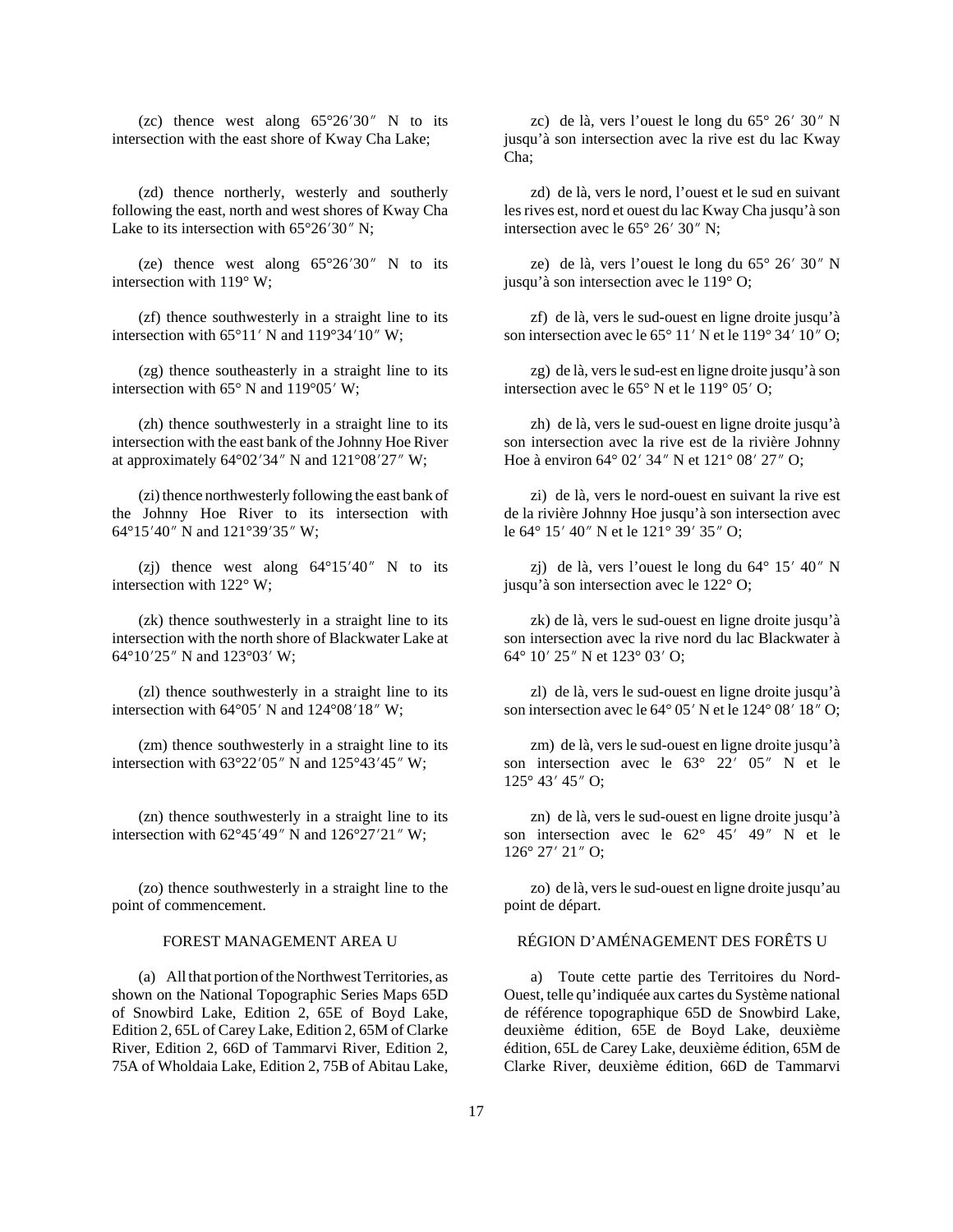Edition 3, 75C of Hill Island Lake, Edition 4, 75D of Fort Smith, Edition 3, 75E of Taltson Lake, Edition 3, 75F of Nonacho Lake, Edition 3, 75G of McCann Lake, Edition 2, 75H of Rennie Lake, Edition 2, 75-I of Beaverhill Lake, Edition 3, 75J of Lynx Lake, Edition 3, 75K of Reliance, Edition 2, 75L of Åutselk'e, Edition 2, 75M of Mackay Lake, Edition 4, 75N of Walmsley Lake, Edition 4, 75-O of Artillery Lake, Edition 5, 75P of Hanbury River, Edition 3, 76A of Baillie River, Edition 2, 76B of Healey Lake, Edition 3, 76C of Aylmer Lake, Edition 4, 85A of Klewi River, Edition 2, 85B of Buffalo Lake, Edition 3, 85G of Sulphur Bay, Edition 4, 85H of Fort Resolution, Edition 4 and 85-I of Hearne Lake, Edition 6, produced at a scale of 1:250,000 by the Canada Map Office, Department of Natural Resources, Ottawa, and being more particularly described as follows:

(b) Commencing at the point of intersection of approximately  $60^{\circ}$  N and  $112^{\circ}52'25''$  W where the east boundary of the Wood Buffalo National Park first intersects with 60° N;

(c) thence northwesterly, southwesterly and westerly following the Wood Buffalo National Park boundary to its intersection with the east bank of the Buffalo River at approximately  $60^{\circ}31'13''$  N and  $115^{\circ}03'17''$  W;

(d) thence northerly following the east bank of the Buffalo River to its intersection with the south shore of Great Slave Lake at approximately  $60^{\circ}53'$  N and  $115^{\circ}02'30''$  W;

(e) thence northeasterly following the south shore of Great Slave Lake to its intersection with 60°53′32″ N and 115° W;

(f) thence north along  $115^{\circ}$  W to its intersection with  $61^{\circ}39'$  N;

(g) thence northeasterly in a straight line to its intersection with  $61^{\circ}45'$  N and  $114^{\circ}$  W;

(h) thence northeasterly in a straight line to its intersection with  $61^{\circ}55'$  N and  $113^{\circ}$  W;

(i) thence north along  $113^\circ$  W to its intersection with  $62^\circ$  N;

River, deuxième édition, 75A de Wholdaia Lake, deuxième édition, 75B d'Abitau Lake, troisième édition, 75C de Hill Island Lake, quatrième édition, 75D de Fort Smith, troisième édition, 75E de Taltson Lake, troisième édition, 75F de Nonacho Lake, troisième édition, 75G de McCann Lake, deuxième édition, 75H de Rennie Lake, deuxième édition, 75-I de Beaverhill Lake, troisième édition, 75J de Lynx Lake, troisième édition, 75K de Reliance, deuxième édition, 75L de Åutselk'e, deuxième édition, 75M de Mackay Lake, quatrième édition, 75N de Walmsley Lake, quatrième édition, 75-O d'Artillery Lake, cinquième édition, 75P de Hanbury River, troisième édition, 76A de Baillie River, deuxième édition, 76B de Healey Lake, troisième édition, 76C d'Aylmer Lake, quatrième édition, 85A de Klewi River, deuxième édition, 85B de Buffalo Lake, troisième édition, 85G de Sulphur Bay, quatrième édition, 85H de Fort Resolution, quatrième édition et 85-I de Hearne Lake, sixième édition, établies selon une échelle de 1/250 000 par le Bureau des cartes du Canada du ministère des Ressources naturelles, à Ottawa, et plus particulièrement décrite comme suit :

b) Commençant au point d'intersection à environ  $60^{\circ}$  N et  $112^{\circ}$  52' 25" O à l'endroit où la limite est du parc national Wood Buffalo croise le 60° N;

c) de là, vers le nord-ouest, le sud-ouest et l'ouest en suivant la limite du parc national Wood Buffalo jusqu'à son intersection avec la rive est de la rivière Buffalo à environ 60° 31′ 13″ N et 115° 03′ 17″ O;

d) de là, vers le nord en suivant la rive est de la rivière Buffalo jusqu'à son intersection avec la rive sud du Grand lac des Esclaves à environ  $60^{\circ}$  53' N et  $115^{\circ}$  02' 30" O;

e) de là, vers le nord-est en suivant la rive sud du Grand lac des Esclaves jusqu'à son intersection avec le 60° 53′ 32″ N et le 115° O;

f) de là, vers le nord le long du 115° O jusqu'à son intersection avec le  $61^{\circ}$  39' N;

g) de là, vers le nord-est en ligne droite jusqu'à son intersection avec le  $61^{\circ}$  45' N et le 114 $^{\circ}$  O;

h) de là, vers le nord-est en ligne droite jusqu'à son intersection avec le  $61^{\circ}$  55' N et le 113° O;

i) de là, vers le nord le long du 113° O jusqu'à son intersection avec le 62° N;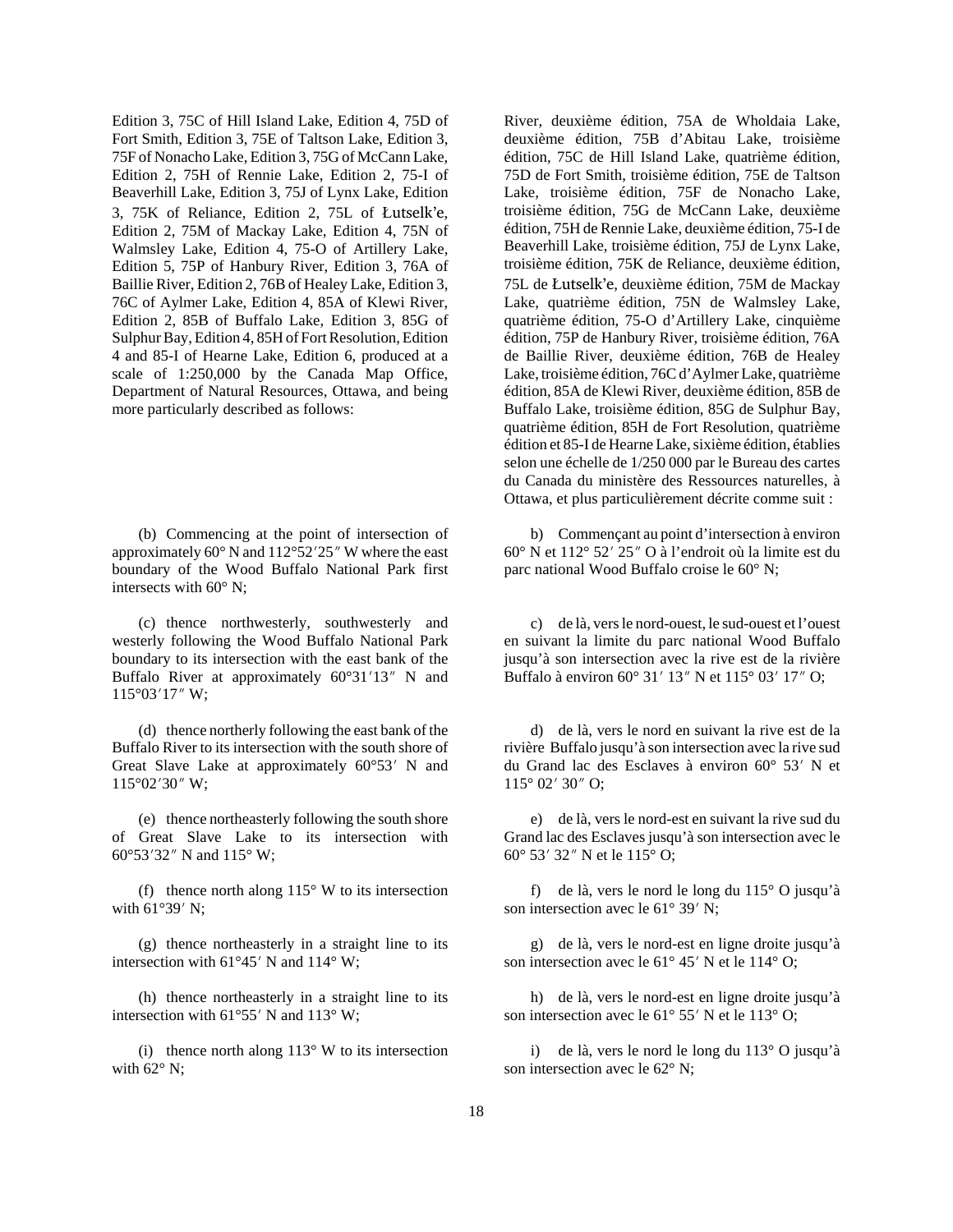(j) thence northeasterly following the centre line of the Hearne Channel, the Taltheilei Narrows and McLeod Bay of Great Slave Lake passing through the following points:

> (1) 62°02′ N and 112°45′ W, (2) 62°03′ N and 112°30′ W, (3) 62°07′30″ N and 112°15′ W, (4) 62°10′ N and 112° W, (5) 62°20′ N and  $111°45'$  W, (6) 62°27′53″ N and  $111°38'53''$  W, (7) 62°30′ N and  $111°36'42''$  W, (8) 62°33′ N and 111°33′ W, (9) 62°37′ N and 111°30′ W, (10) 62°39′ N and  $111°25'$  W, (11) 62°41′ N and 111°20′ W, (12) 62°45' N and  $111^{\circ}15'$  W, (13) 62°48′ N and 111° W, (14) 62°52′ N and  $110°45'$  W, (15) 62°53′30″ N and 110°30′ W

to its intersection with  $62^{\circ}55'$  N and  $110^{\circ}15'$  W;

(k) thence northeasterly in a straight line to its intersection with the west bank of the Barnston River on the northeast shore of Great Slave Lake at approximately  $62^{\circ}56'21''$  N and  $110^{\circ}10'40''$  W;

(l) thence northeasterly following the west bank of the Barnston River to its intersection with 63° N and  $110^{\circ}02'40''$  W;

(m) thence northeasterly in a straight line to its intersection with  $64^{\circ}$  N and  $109^{\circ}20'$  W;

(n) thence northeasterly in a straight line to its intersection with  $64^{\circ}47'$  N and  $108^{\circ}30'$  W;

(o) thence southeasterly in a straight line to its intersection with  $64^{\circ}14'$  N and  $102^{\circ}$  W;

(p) thence south along 102° W to its intersection with  $60^\circ$  N;

(q) thence west along  $60^{\circ}$  N to the point of commencement.

j) de là, vers le nord-est en suivant la ligne médiane du chenal Hearne, du passage Taltheilei et de la baie McLeod du Grand lac des Esclaves passant par les points suivants :

- (1) 62° 02′ N et 112° 45′ O,
- (2) 62 $\degree$  03' N et 112 $\degree$  30' O,
- (3) 62° 07′ 30″ N et 112° 15′ O,
- (4) 62° 10′ N et 112° O,
- (5) 62° 20′ N et  $111° 45'$  O,
- (6) 62° 27′ 53″ N et 111° 38′ 53″ O,
- (7) 62° 30′ N et 111° 36′ 42″ O,
- (8) 62° 33′ N et 111° 33′ O,
- (9) 62° 37′ N et  $111°30'$  O,
- (10) 62° 39′ N et 111° 25′ O,
- $(11)$  62° 41' N et 111° 20' O,  $(12)$  62° 45' N et 111° 15' O,
- (13) 62° 48′ N et 111° O,
- $(14)$  62° 52′ N et 110° 45′ O,
- (15) 62° 53′ 30″ N et 110° 30′ O

jusqu'à son intersection avec le 62° 55' N et le  $110^{\circ}$  15' O;

k) de là, vers le nord-est en ligne droite jusqu'à son intersection avec la rive ouest de la rivière Barnston sur la rive nord-est du Grand lac des Esclaves à environ 62° 56′ 21″ N et 110° 10′ 40″ O;

l) de là, vers le nord-est en suivant la rive ouest de la rivière Barnston jusqu'à son intersection avec le 63° N et le  $110^{\circ}$  02' 40" O;

m) de là, vers le nord-est en ligne droite jusqu'à son intersection avec le  $64^{\circ}$  N et le  $109^{\circ}$  20' O;

n) de là, vers le nord-est en ligne droite jusqu'à son intersection avec le  $64^{\circ}$  47' N et le  $108^{\circ}$  30' O;

o) de là, vers le sud-est en ligne droite jusqu'à son intersection avec le  $64^{\circ}$  14' N et le  $102^{\circ}$  O;

p) de là, vers le sud le long du 102° O jusqu'à son intersection avec le 60° N;

(q) de là, vers l'ouest le long du 60° N jusqu'au point de départ.

R-037-2000,s.4; R-027-2009,s2. R-037-2000, art. 4; R-027-2009, art. 2.